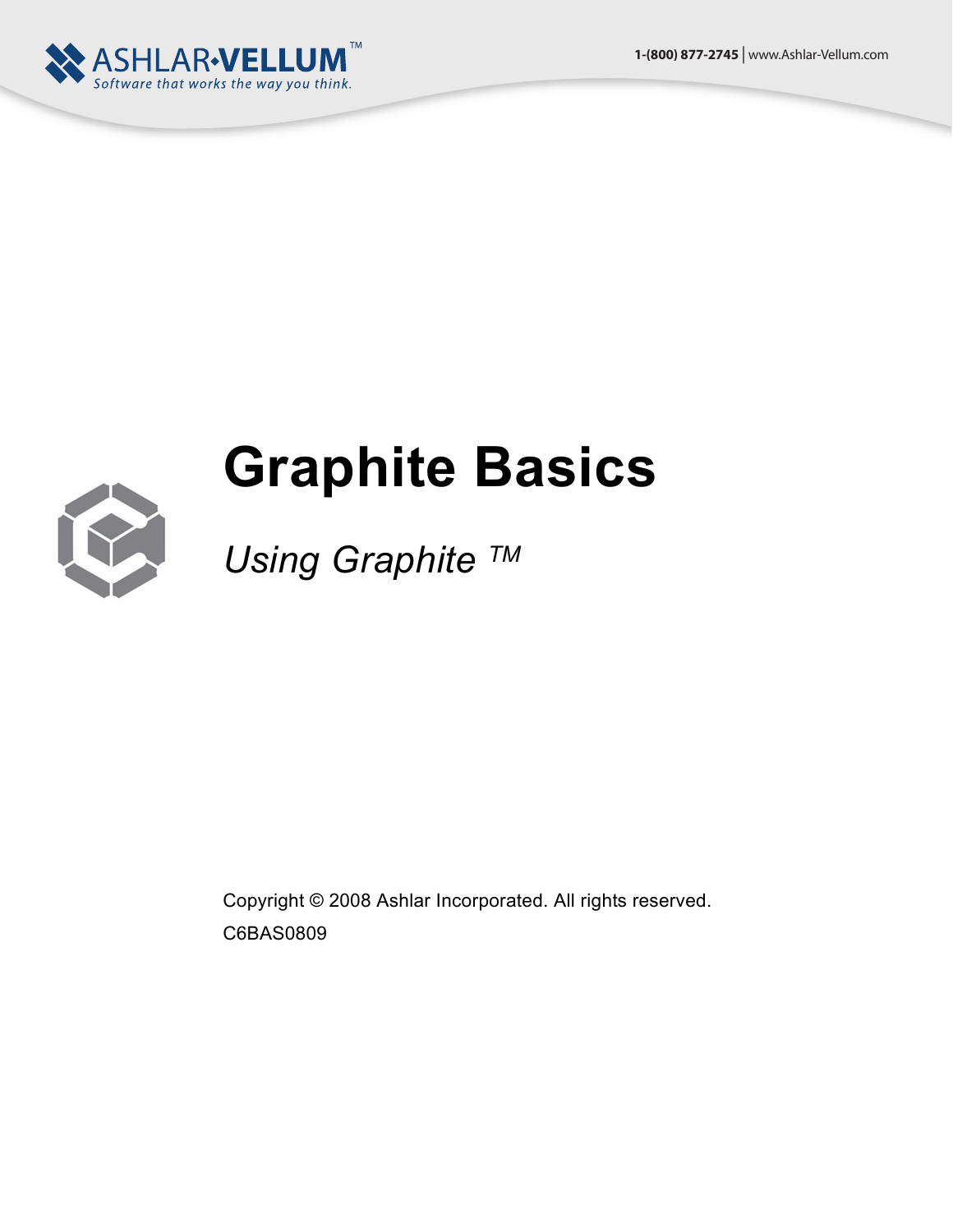# **Graphite Basics**

These exercises construct this part with fillets, chamfers, crosshatching and dimensions. This is completed while learning to perform the following tasks:

- Opening Graphite
- Choosing from menus
- Creating geometry
- Changing geometry
- Using the patented Drafting Assistant
- Creating construction lines
- Saving a document
- Stroking to create construction lines
- Stroking to zoom
- Creating chamfers and fillets
- Constructing circles
- Trimming
- Changing the characteristics of lines
- Dimensioning
- Crosshatching
- Stretching
- Rotating
- Printing

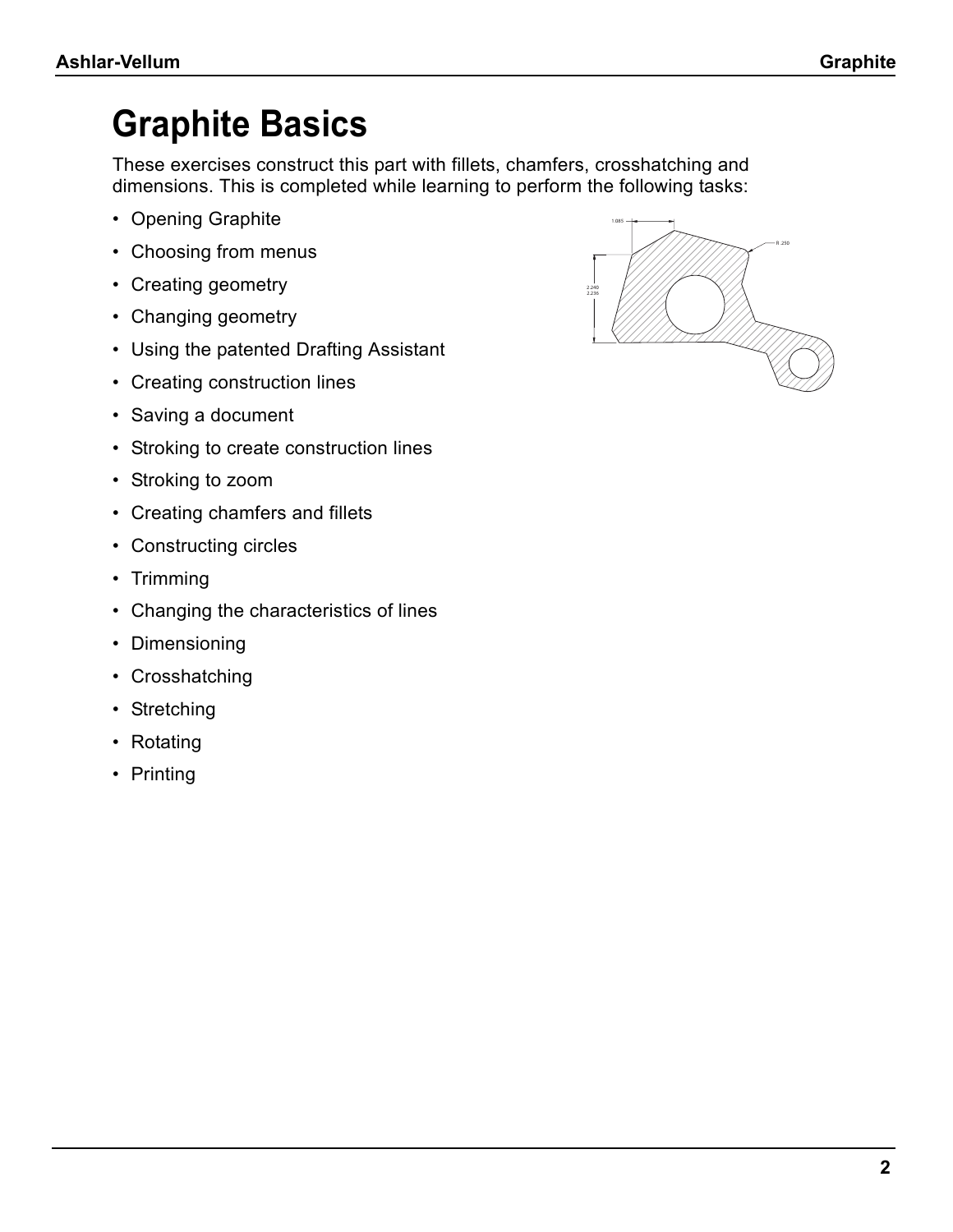# *Exercise 1: Starting Graphite*

This exercise starts Graphite.

1. Start Graphite.

If Graphite is already started, select *File>Exit* (Windows) or *Quit* (Macintosh). This makes sure that there are no unintentional settings that will interfere with this tutorial.

• Double-click the *Graphite* icon in the Graphite folder.



*Graphite opens, displaying an untitled document with an empty drawing area.*

|   |         |          | Graphite v8 Beta - [Untitled 3]              |   |                                                      |  |           |             | $ \Box$ $\times$ |
|---|---------|----------|----------------------------------------------|---|------------------------------------------------------|--|-----------|-------------|------------------|
|   |         |          |                                              |   | File Edit Layout Arrange Pen Text Dimension Views 3D |  | Utilities | Window Help | $-15 \times$     |
|   |         |          | Select: Select [Shift = Extend, Ctrl = Copy] |   |                                                      |  |           |             |                  |
|   |         |          |                                              |   |                                                      |  |           |             |                  |
|   |         |          |                                              |   |                                                      |  |           |             |                  |
| М |         |          |                                              |   |                                                      |  |           |             |                  |
|   |         |          |                                              |   |                                                      |  |           |             |                  |
|   |         |          |                                              |   |                                                      |  |           |             |                  |
|   |         |          |                                              |   |                                                      |  |           |             |                  |
|   |         |          |                                              |   |                                                      |  |           |             |                  |
|   |         |          |                                              |   |                                                      |  |           |             |                  |
|   |         |          |                                              |   |                                                      |  |           |             |                  |
|   |         |          |                                              |   |                                                      |  |           |             |                  |
|   |         |          |                                              |   |                                                      |  |           |             |                  |
|   |         |          |                                              |   |                                                      |  |           |             |                  |
|   |         |          |                                              |   |                                                      |  |           |             |                  |
|   |         |          |                                              |   |                                                      |  |           |             |                  |
|   | $aver1$ | $-5,969$ | 4,656                                        | O | ◂                                                    |  |           |             |                  |

2. Become familiar with the menus and tool palette.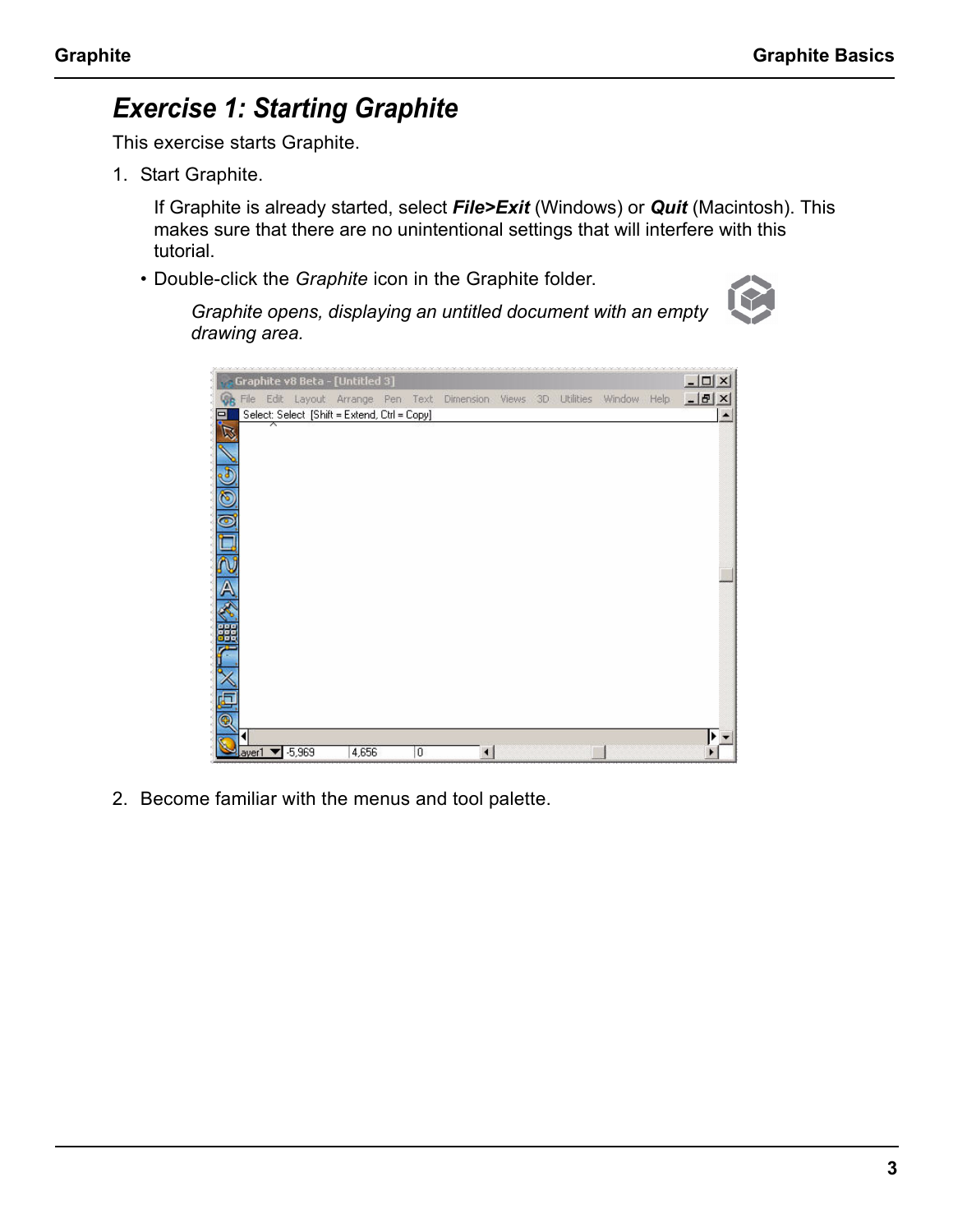# *Exercise 2: Drawing a Part*

This exercise constructs the basic shape of the part.

- 1. Select the **Connected Lines** tool.
	- Move the pointer to the **Single Line** tool icon on the tool palette and press on the **Single Line** tool.



The subpalette appears.

• Drag across the subpalette until the **Connected Lines** tool highlights.

> *The Message Line indicates that the* **Connected Lines** *tool is selected and reads, Connected Lines: Pick beginning point.*

*It remains the active tool until another tool is chosen.* 

*Notice that the chosen icon appears on the left of the subpalette as part of the tool palette display and the other icons on the subpalette represent the available choices. The icon on the palette changes to reflect the last tool choice, but the icons in the subpalettes are always in the same order, regardless of which tool appears on the palette.*

- 2. Draw the first vertical line 2.25 inches long. To do this:
	- Position the pointer in the lower left of the drawing area.



• Click to set the first point.





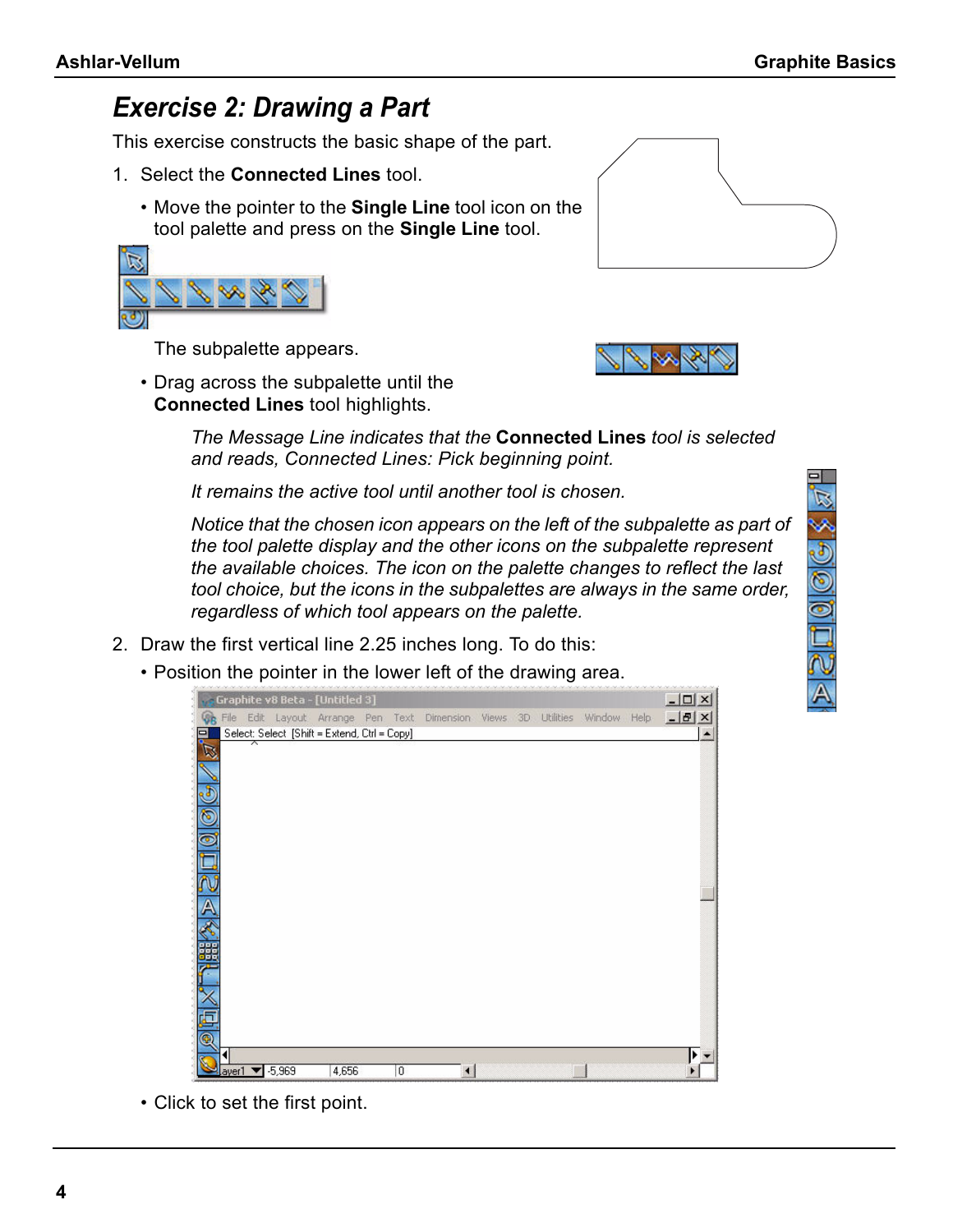*The Drafting Assistant's construction lines aid in precise placement. The predefined construction lines are vertical, horizontal and at a 45º angle to existing geometry points. When the pointer is near such a location, the construction line appears and the word* on *appears next to the pointer.*

• Move the pointer up until the Drafting Assistant's vertical construction line appears.

| $*_{+}$ on |
|------------|
|            |
|            |
|            |
|            |
|            |
|            |
|            |
|            |
| align:y    |
|            |
|            |
|            |

• Move the pointer a couple of inches from the last point (exactness is not necessary), and when *on* appears on the construction line, click to set the new point on the construction line.

*Graphite doesn't require you to be exact, only close enough to display the feedback. Click the mouse and the Drafting Assistant locks onto the exact location.* 

At the bottom of the Graphite window, the Status Line displays these data fields. Notice that the Length (L) box is highlighted.

> $\sqrt{2 \times 113}$  $\sqrt{2}$   $\sqrt{3.08}$   $\sqrt{2}$   $\sqrt{0}$  $\exists \& 0$  $\sqrt{67}$  $\neg$   $\alpha$   $\overline{0}$  $\boxed{\blacksquare$  67

- The numbers on the screen may not match the numbers in this graphic.
- Use either the keypad or the numbers at the top of the main keyboard to type **2.25** and press ENTER or RETURN.

*Whatever is typed automatically goes in the Length Status Line field.*

 $X$  -2.6443 Y 1.3768 DX 2.3684 DY -2.3684 L 2.25 A 90

The length (L) goes into the Status Line data field and the line is redrawn to exactly 2.25 inches, beginning at the first position indicated.

 $\sqrt{2 \times 13}$   $\sqrt{3.08}$   $\sqrt{20}$  $\sqrt{67}$  $\overline{\phantom{a}}$  ax  $\overline{\phantom{a}}$  $\neg$   $\neg$   $\Box$  $\Box$  67

- 3. Construct the second line 1.25 inches long at a 45° angle from the end of the first line. (Angles are measured from horizontal, not from the previous line.)
	- Move the cursor up and to the right at a 45° angle using the Drafting Assistant construction line as shown above. Click to set a new point an inch or so from the last point.

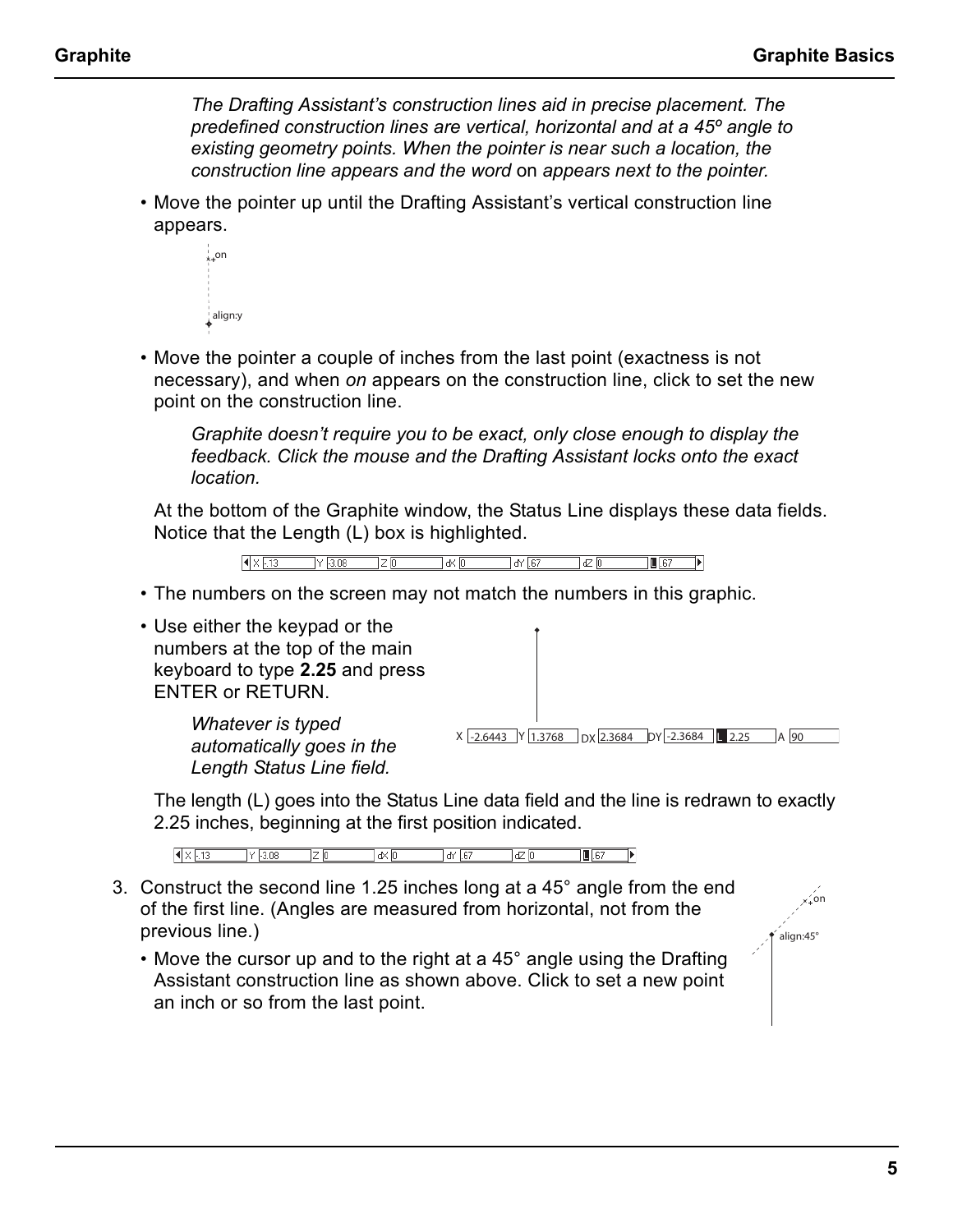• Type **1.25** and press ENTER (Windows) or RETURN (Macintosh).

The line segment is constructed at a 45° angle.

- 4. Construct a horizontal line 2 inches long.
	- Move the pointer to the right to display *on* for the horizontal construction line.
	- Click a few inches from the last point.
	- Type **2** and press ENTER or RETURN.

A 2-inch horizontal line is drawn.

- 5. Construct a vertical line that ends on the horizontal construction line through the upper *endpoint* of the first line.
	- Move the pointer straight down until *intersect* appears, then click to set a point at this intersection.

*Whenever the pointer is moved around the screen, the Drafting Assistant examines the existing geometry and displays relevant information about the current position.*

A vertical line is drawn to the Drafting Assistant's intersection marker.





6. Use a command from a menu to create a construction line beginning at the endpoint of the last line and at an angle of -55° and then use it to draw a 1-inch line.

*The current tool remains in effect while commands from the menu are chosen.*

• Choose *Layout>Construction*.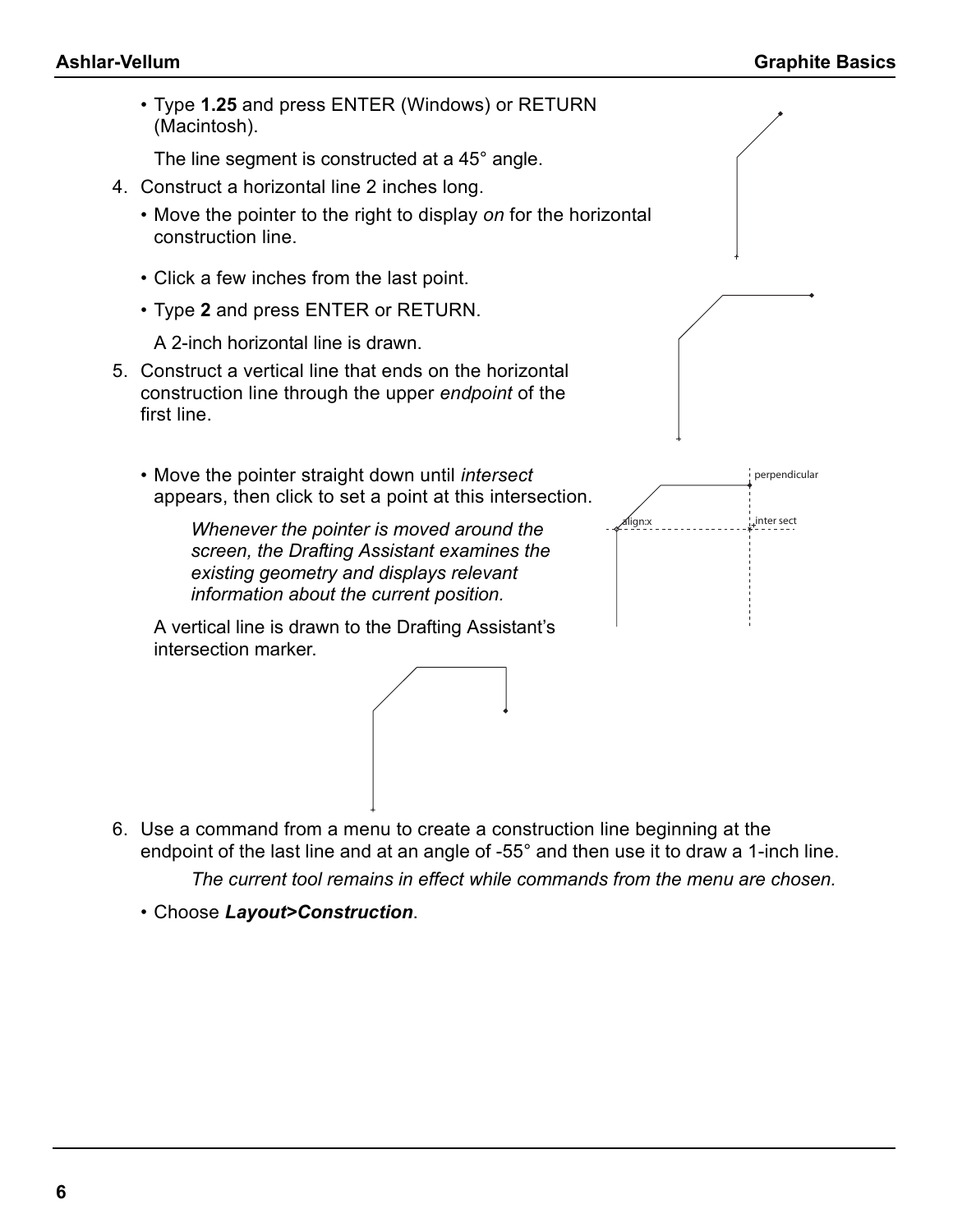Change this

number to -55

The dialog box appears.

When the pointer is in the dialog box, the angle data field highlights. Enter an *Angle* for the construction line or an *Offset* from the point specified by the coordinates. In this step enter an angle for the construction line.

*The X,Y coordinates displayed in the Status Line represent the location of the last position selected, which is the location needed for this step. Change the* 

*coordinates whenever necessary and everything on the Construction layer is ignored for the Zoom All command.*

C. Construction

Angle<sup>\*</sup>  $\Box$ 

Offset<sup>\*</sup>  $\vert$ 0

 $X^*|0$ 

**Apply** 

Y\* 10  $\vert x \vert$ 

- Enter **-55** (be sure to type the minus sign).
- Click Apply.

A permanent construction line appears as a dotted line on the screen.

*Construction lines created in this way are removed when Layout>Delete Constructions is chosen. Such construction lines are treated like any other line by the Drafting Assistant, except that they are placed on the Construction layer.*

• Click the Close box of the Construction dialog button in the upper-right corner (Windows) or upper left corner (Macintosh).

The dialog box closes.

- Click *on* the construction line, about an inch from the last point.
- Type **1** and press ENTER or RETURN.

The line is constructed at a -55° angle.

- 7. Construct a 1.5-inch horizontal line.
	- Move the pointer to the right to display the horizontal construction line through the *endpoint* of the last line.
	- Click.

*The Status Line data fields accept mathematical operators to add, subtract, multiply, divide and group values within parentheses. See Appendix A in the User Guide section for a complete list of mathematical operators.*





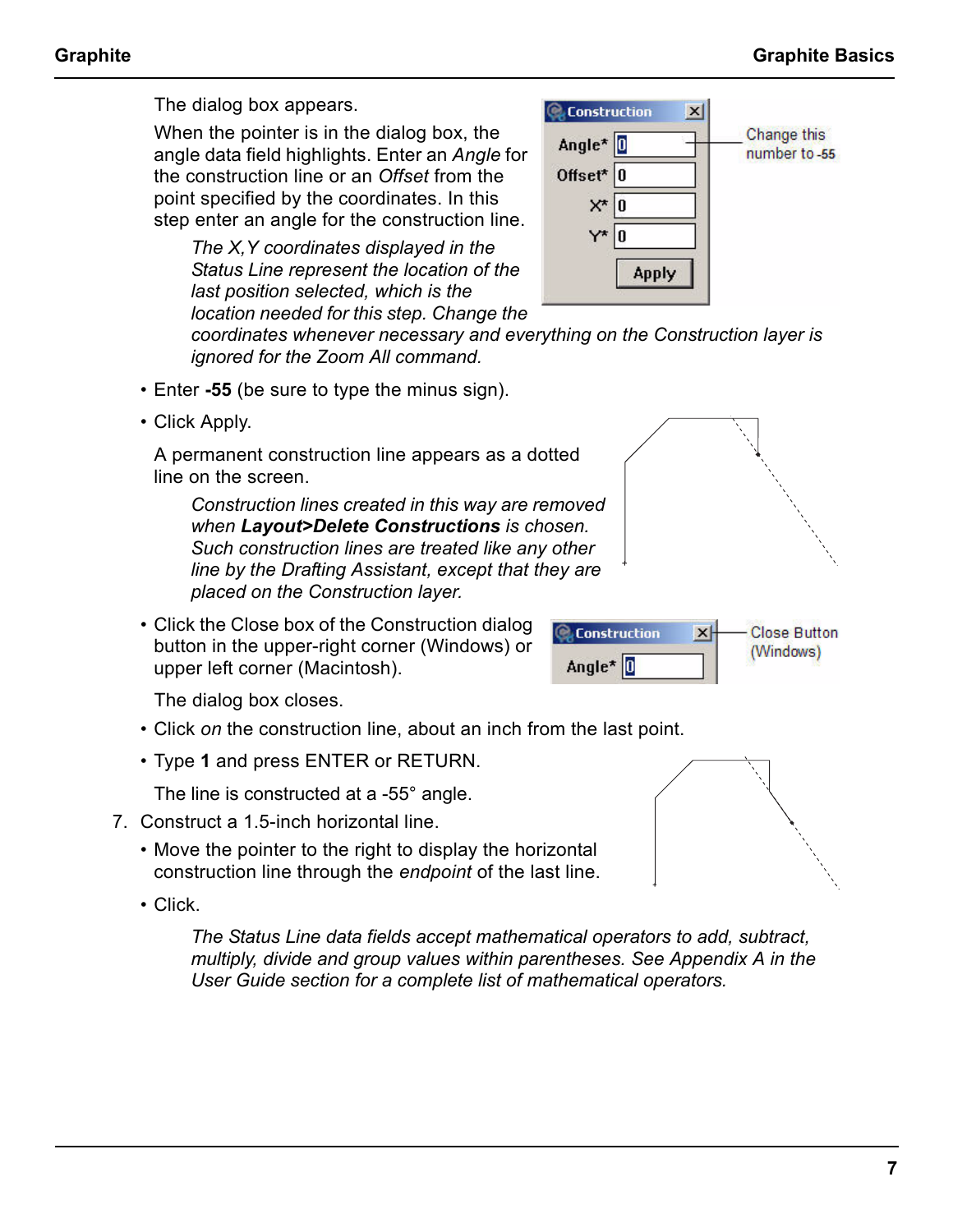• Type **(2+1)/2** in the Length Status Line data field and press ENTER or RETURN.

The 1.5 inch line appears.

- 8. Construct an arc from the right *endpoint* of the last line to a point horizontally aligned with the first point of this exercise.
	- If part of the construction is now off-screen, choose *Arrange>Zoom All* to display the entire part on the screen.
	- Hold down the CTRL (Windows) or the OPTION (Macintosh) key, then move the pointer straight down until *intersect* appears. The pointer changes to an arc.



*The Message Line indicates how to modify the behavior of Graphite's drawing tools. For example, after drawing the first* 

*segment using the Connected Lines tool, hold down the CTRL (Windows) or OPTION (Macintosh) key to draw an arc instead of a straight line. The pointer changes into the shape of an arc to signify this optional drawing mode.*

- Click the mouse button.
- Release the CTRL (Windows) or OPTION (Macintosh) key.

The arc appears.

- 9. Close the figure.
	- Move the pointer horizontally to the left to display the *endpoint* notation for the first line created.
	- Double-click to set this point and signal that the connected line figure is complete.

The outline of the part is now complete.

10.Save the drawing.

*It is important to save often. Power failures and mistakes can destroy hours of work without* 

*saving frequently. It is important to save before trying any new multistep operation to be able to revert to the original if the results are not satisfactory.*

• Choose *File>Save*.

A dialog box appears to name the drawing.

• Type **part1** and press ENTER or RETURN.



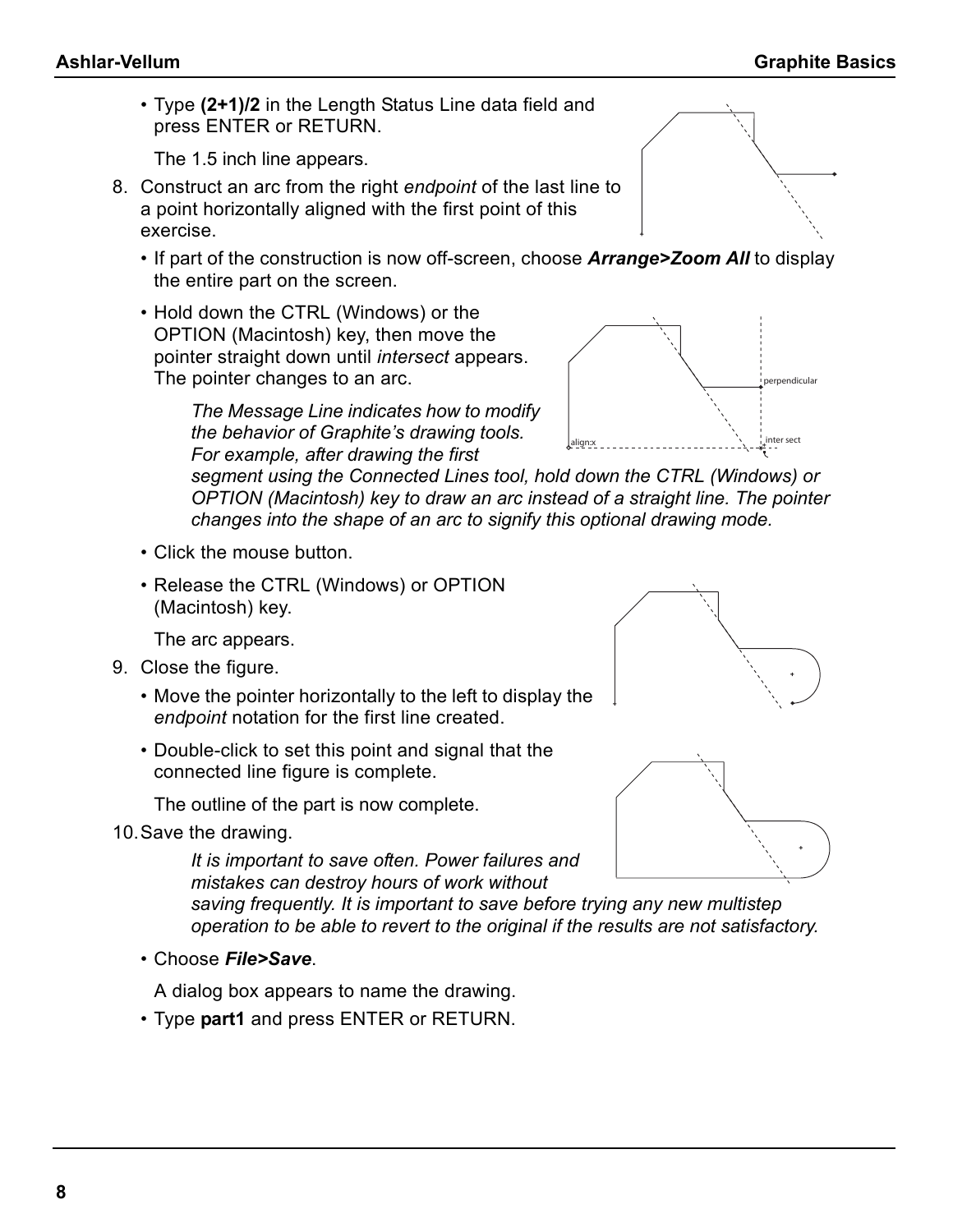- Selecting a tool from the tool palette
- Constructing a part with the **Connected Lines** tool
- Using the Drafting Assistant
- Choosing from a menu
- Creating a construction line
- Saving a document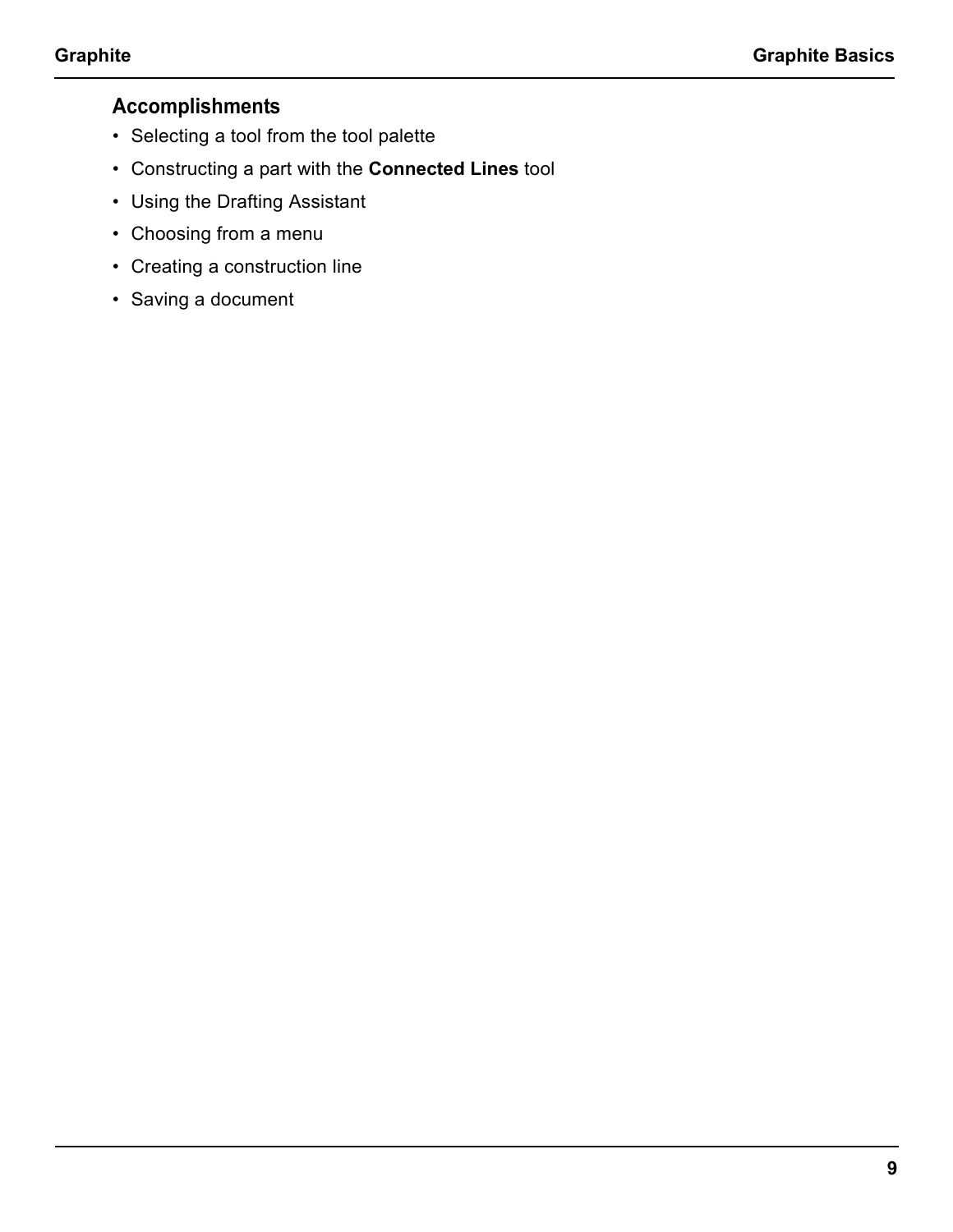# *Exercise 3: Stroke Commands*

Before proceeding with the drawing, examine the use of Graphite's stroke commands for creating construction lines, zooming, and displaying points. For stroke commands, hold down the CTRL and SHIFT keys (Windows) or the  $*$  key (Macintosh) and drag the  $*$  pointer across the screen or click as needed.

> *To start a stroke at a precise location, press the*  $\mathcal{H}$  *key (Macintosh) or CTRL+SHIFT (Windows) first to wake up the Drafting Assistant if not already in a geometrically precise tool.*



**Drag Construction Lines**

*Vertically* Creates a vertical construction line through the first point of the stroke.

*Horizontally* Creates a horizontal construction line through the first point of the stroke.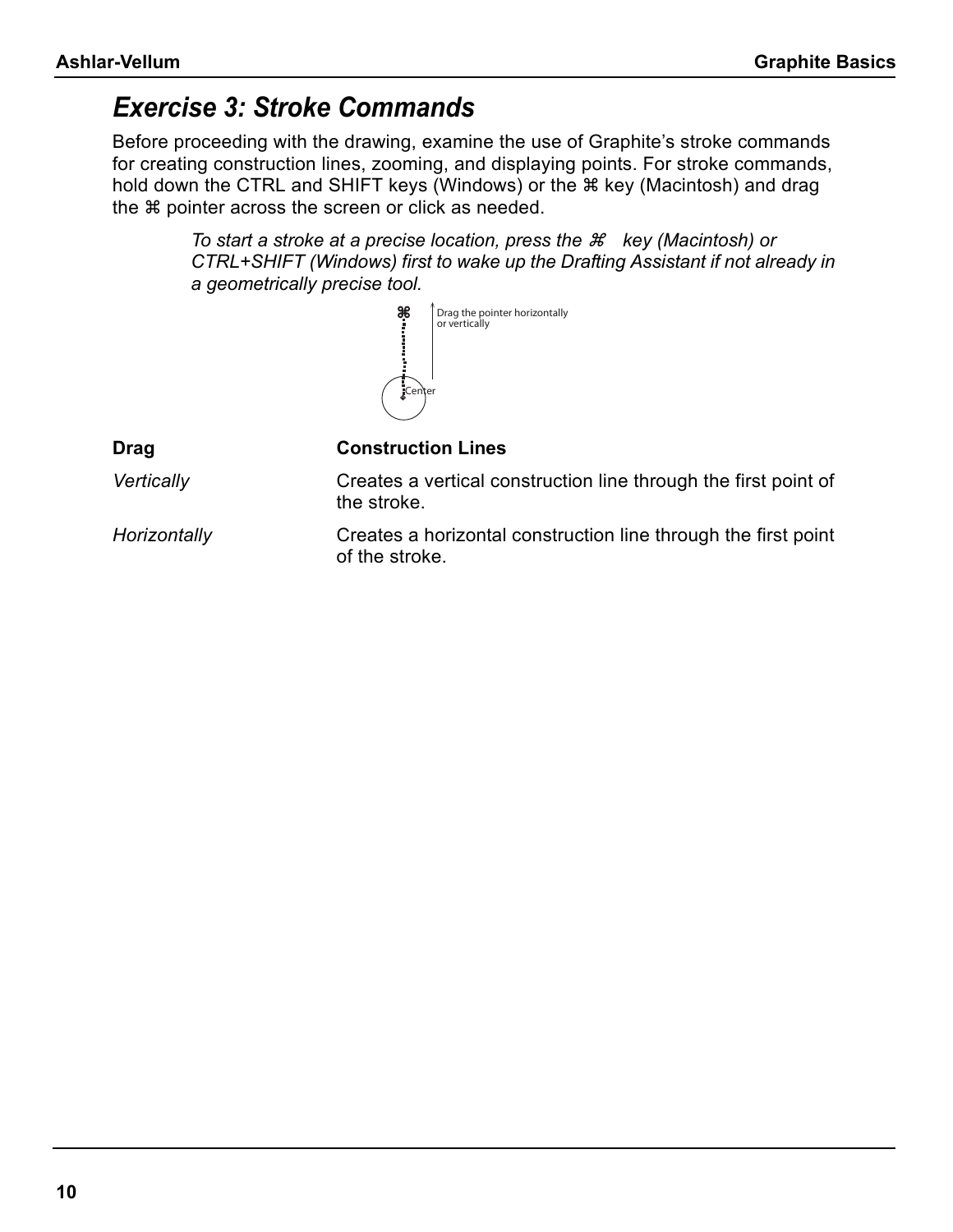#### **Drag Diagonally Zoom**

Upper left to lower right



Lower right to upper left



Reverses the zoomed-in stroke to the previous magnification.

Creates a zoomed-in enlargement centered over the

Upper right to lower left



Creates a zoomed-out reduction, so that the current screen reduces to the size of the area defined by the stroke.

Lower left to upper right

Zoom Previous

Reverses the zoomed-out stroke to the previous magnification.

#### **Click Point Display**

stroked area.

**On object** The display of the object's points is turned on or off.

Use stroke commands while using any tool. The possible effects that can be obtained with a stroke command depend on the direction the pointer is moved. Even though it is possible to create construction lines and zoom in other ways, the stroke commands come in handy because they can be used while in the process of using other tools from the palette.

- 1. Create a horizontal construction line.
	- Hold down the CTRL+SHIFT keys (Windows) or the  $\frac{1}{2}$  key (Macintosh).
	- Position the pointer at the lower end of the -55° line so that *endpoint* or *intersect* appears.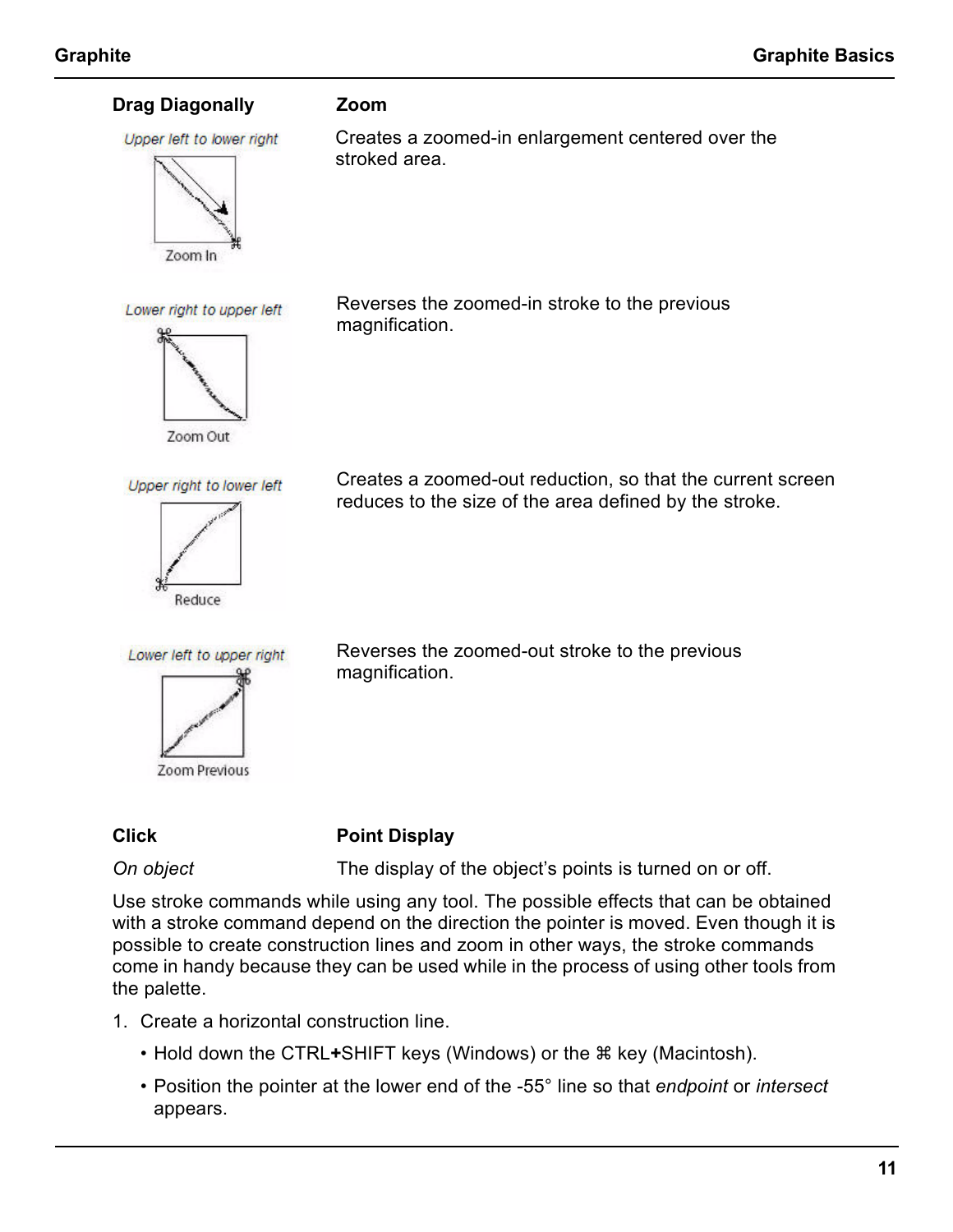• Drag left horizontally. The pointer trails a dotted line while dragging. Don't worry if the line isn't straight.



A horizontal construction line appears. Now, there are two construction lines which remain until deletion.

- 2. Add a vertical construction line.
	- Hold down the CTRL**+**SHIFT keys (Windows) or the  $*$  key (Macintosh).
	- Position the pointer at the *midpoint* of the uppermost horizontal line.

*These construction lines are placed on the construction layer and can be removed by choosing Layout>Delete Constructions. Since the work layer is transparent, everything on the construction layer is displayed.*



- Drag down vertically. A vertical construction line appears. These two construction lines are used later in the tutorial.
- 3. Use the stroke command to zoom in on a corner of the drawing to fillet it in the next exercise.
	- Hold down the CTRL+SHIFT keys (Windows) or the  $\frac{1}{2}$  key (Macintosh).
	- Drag as shown, from above and to the left of the upper-right corner of the drawing across the corner.

The corner magnifies.





*Since all tools work at any magnification, repeat this action for further magnification. But for now, proceed to the next exercise.*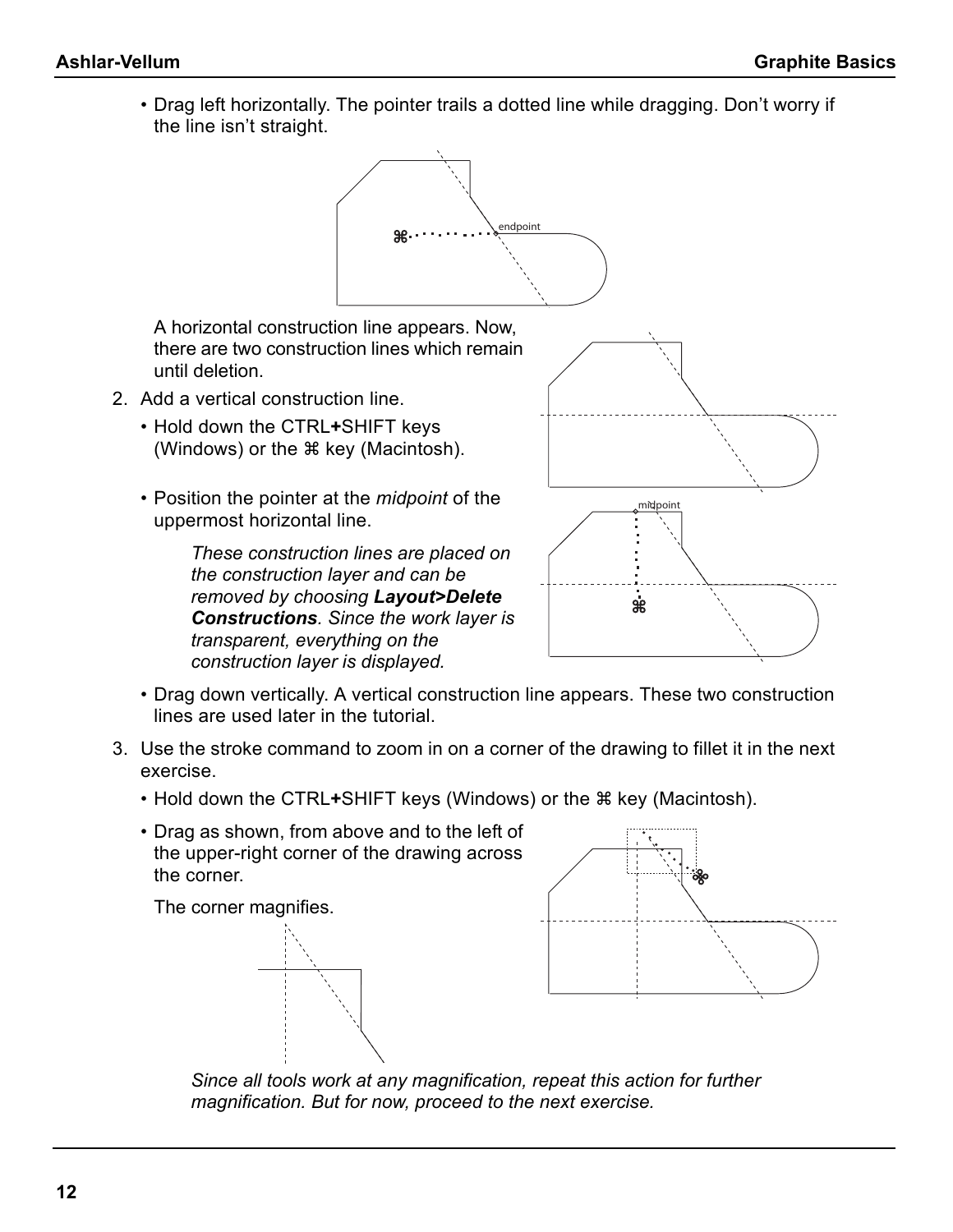- Creating a construction line by using a stroke command
- Zooming in with a stroke command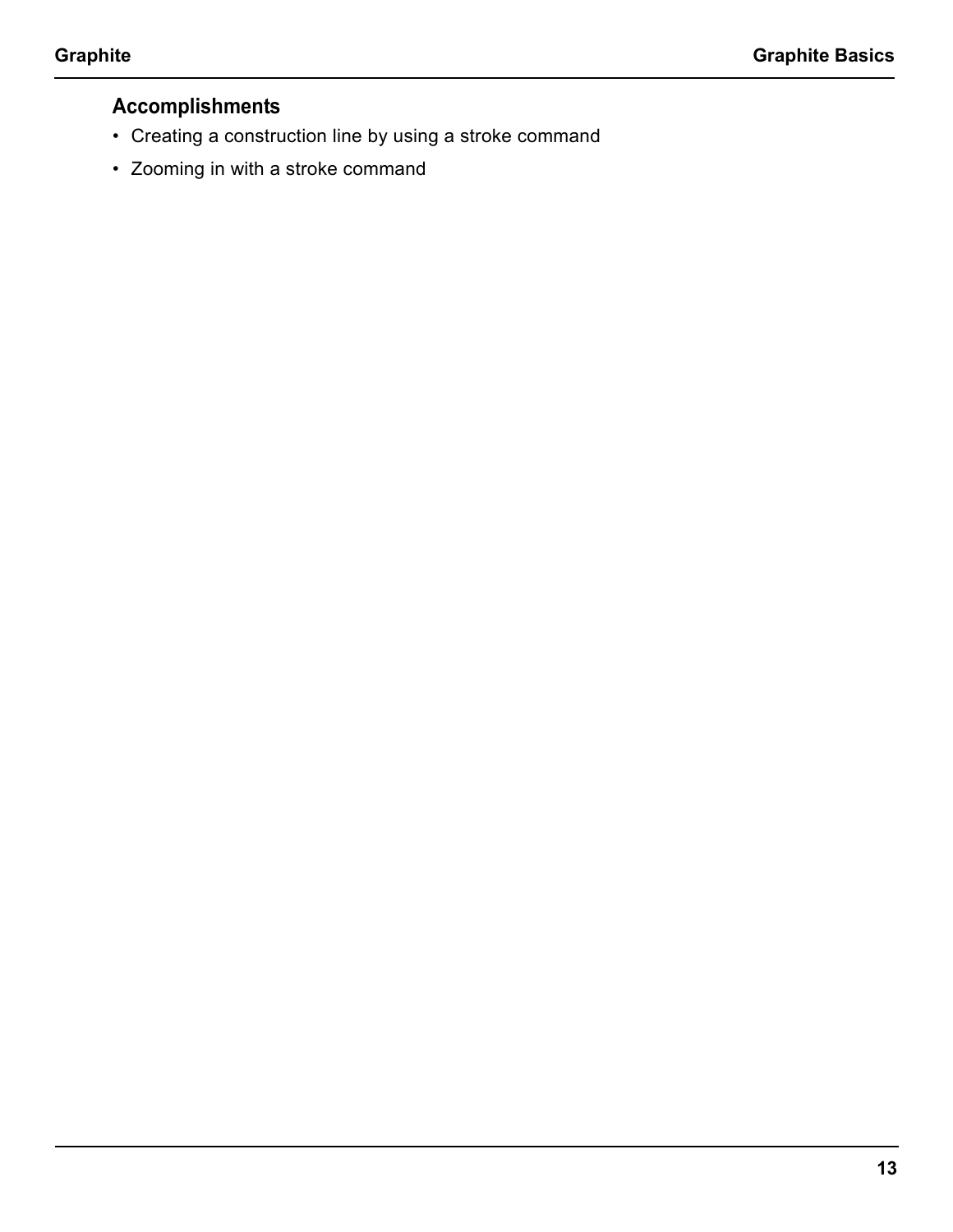# *Exercise 4: Fillet and Chamfer*

In this exercise, fillet one corner of the part and add a chamfer to another.



*If the geometry is large, hold down the SHIFT key and click inside the corner for single-click filleting. Use this technique when creating the chamfer in Step 3.*

- 1. Fillet the corner which was zoomed in on in the last exercise.
	- Click the **2-Entity Fillet** tool, in the tenth subpalette of the main tool palette. The Message Line reads, *2-Entity Fillet: Pick first entity [Shift = Corner, Ctrl = No trim* (Windows) or *Option = No trim* (Macintosh)*]*.



• Click the horizontal and vertical lines that intersect to form the corner.



The fillet is drawn with a radius of .25 inches, and the corner is automatically trimmed away.

*Fillets are automatically constructed with a .25 radius, but it is possible to change the radius in the Status Line, just as the line length was changed earlier. If you don't want to trim a fillet, hold down the CTRL (Windows) or the OPTION (Macintosh) key while clicking the lines that do not need to be trimmed away.*

- 2. Return the drawing to its original size.
	- Hold down the CTRL+SHIFT keys (Windows) or the  $*$  key (Macintosh).
	- Drag the pointer from the lower right to the upper left of the drawing area.
	- Release the CTRL+ SHIFT keys (Windows) or the  $\#$  key (Macintosh).
- 3. Add a chamfer to the lower-left corner of the part.

*It doesn't matter where you start this stroke or how far you drag to restore the original magnification.*

• Press the **Fillet** tool to display the subpalette.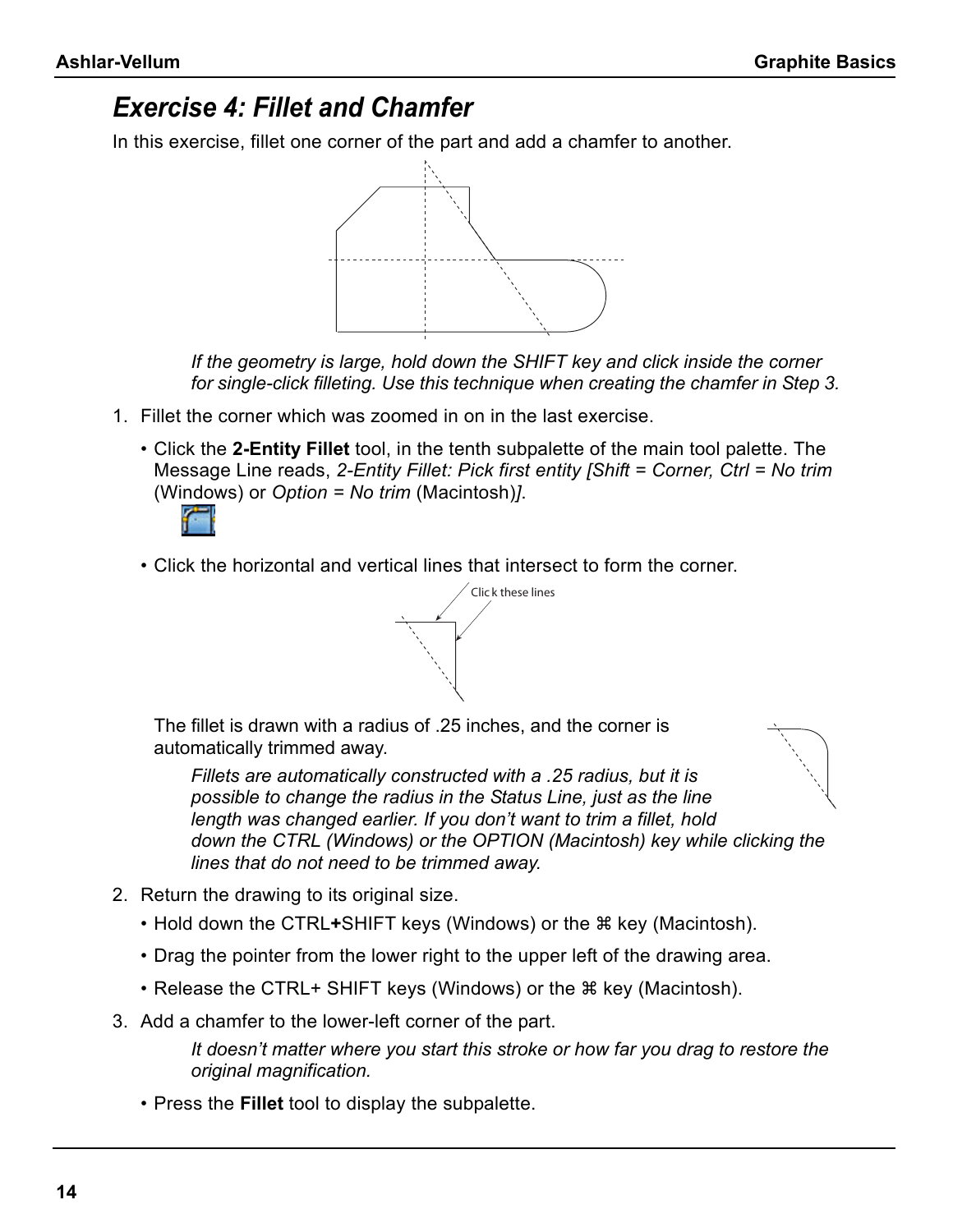• Select the **2-Entity Chamfer** tool. The Message Line reads, *2-Entity Chamfer: Pick first entity to chamfer [Shift = Corner, Ctrl = No trim* (Windows) or *Option = No trim* (Macintosh)*]*.



- Hold down the SHIFT key.
- Click inside the lower-left corner of the part.



The chamfer is drawn .25 inch from the original corner.

- 4. Save the work.
	- Choose *File>Save*.

Since the drawing is already named, the part is saved without displaying the dialog box. The length of time it takes to save depends on the complexity of the part being drawing.

- Constructing a fillet
- Zooming out by using a stroke command
- Constructing a simple chamfer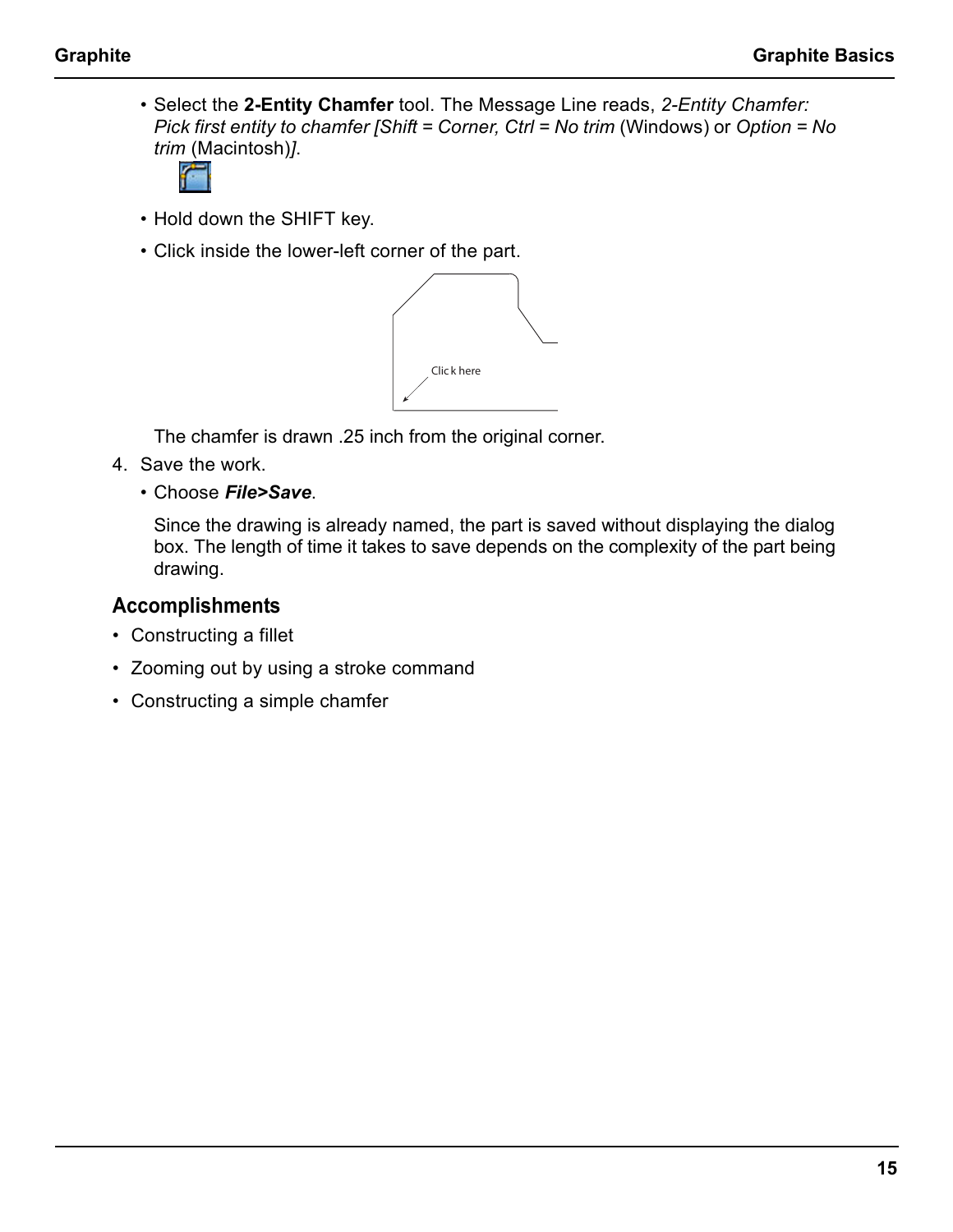# *Exercise 5: Adding the Holes*

In this exercise two holes are added to the part, one of which is offset from a specified location.

- 1. Construct a hole, 1.5 inches in diameter, centered at the intersection of the vertical and horizontal construction lines created in *Exercise 2*.
	- Click the **Center-Point Circle** tool. The Message Line reads, *Center-Point Circle: Pick center [Ctrl = Copy previous* (Windows) or *Option = Copy previous* (Macintosh)*]*.  $\circledcirc$



- Click the *intersect* point of the horizontal and vertical construction lines to indicate the center of the circle.
- Move the pointer an inch or so in any direction and click.

A circle is drawn with the center point at your specified location.

- Enter **1.5** in the D (Diameter) data field of the Status Line.
- Press ENTER or RETURN.



The circle is redrawn with a diameter of 1.5 inches.

- 2. Construct a 1-inch hole that is offset .06 inches in the negative x-direction from the center of the arc of the part.
	- Move the pointer over the arc until the Drafting Assistant displays the + indicating the *center* of the arc.
	- Move the pointer to the + to display the *center* feedback.



The **Center-Point Circle** tool is still the current tool.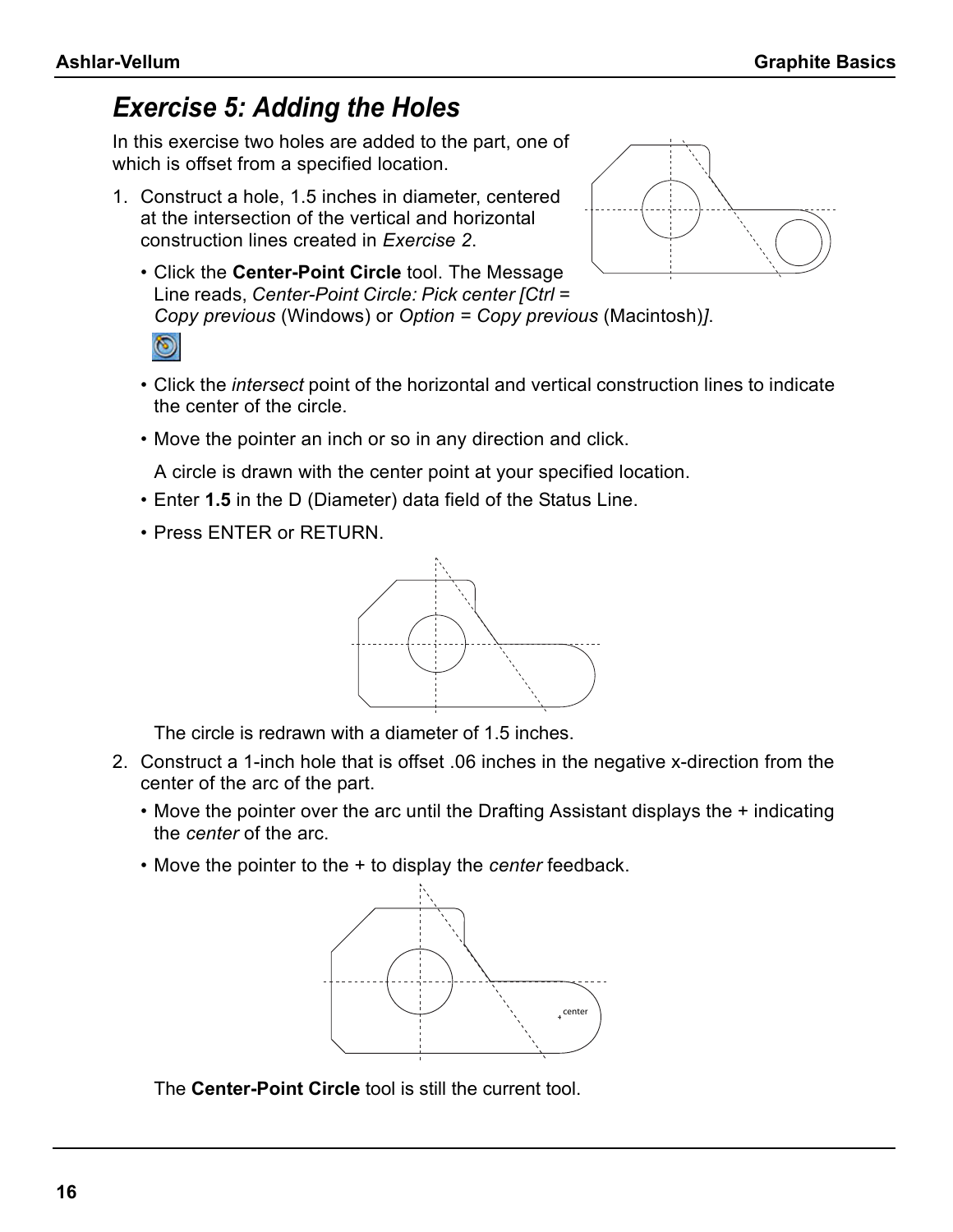- Click to position the center of the circle.
- Enter **1** in the D (Diameter) data field but do not press ENTER or RETURN.
- Click in the X data field of the Status Line and place the text cursor at the end of the existing entry.
- Type **–.06** after the value in the X data field (don't forget the minus, since you are creating an equation from the existing X value) and press ENTER or RETURN.

*The cursor must be at the end of the existing entry. Otherwise the circle will not be located properly.*

*The center can be drawn just by clicking the center and entering a value for the diameter.*



The circle is drawn with a diameter of 1 inch and its center is offset by –.06 inches.

3. Save the file.

- Constructing circles
- Using point offsets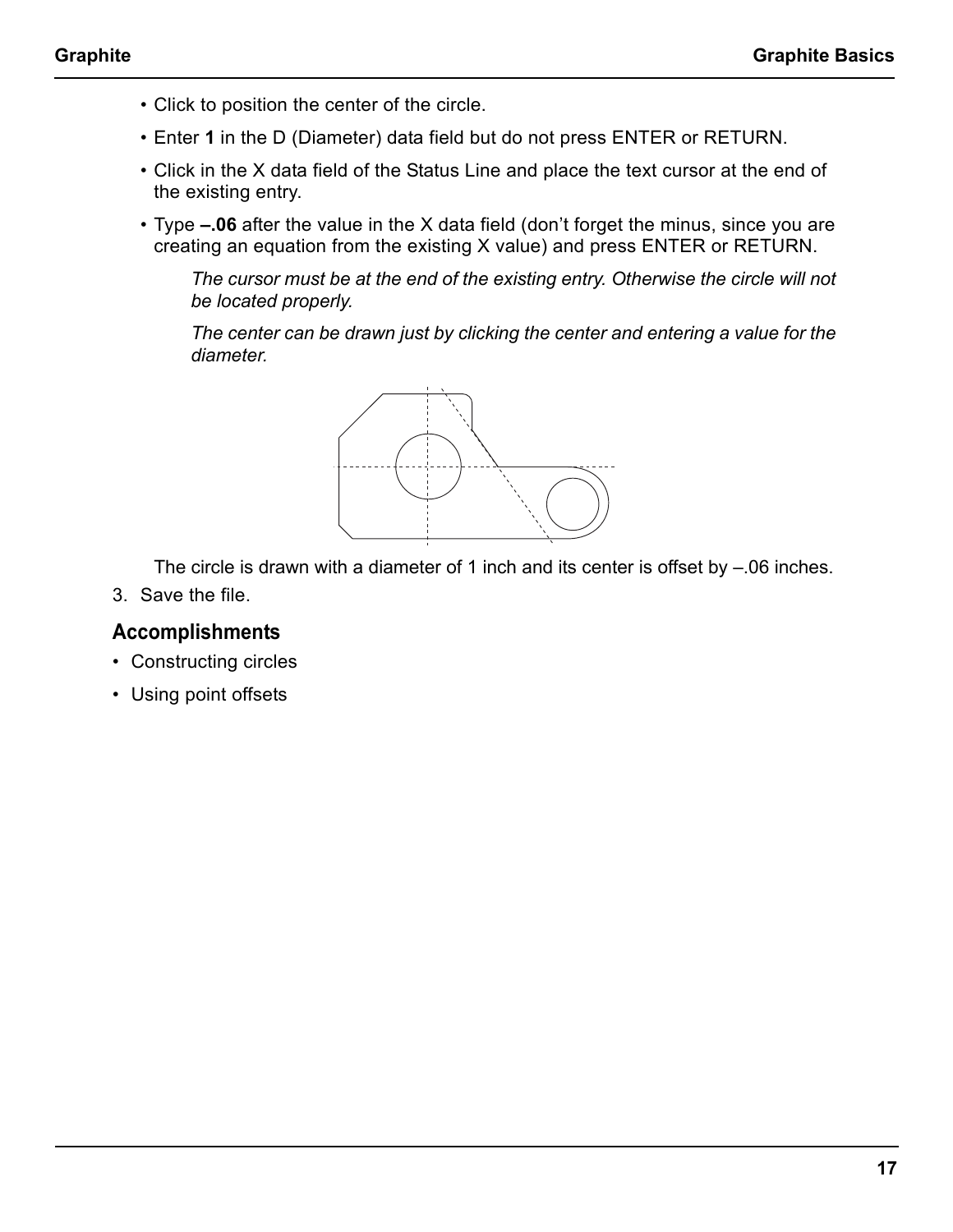# *Exercise 6: Making Changes*

In this exercise the part being constructed is modified. First, add a cut-out section to the bottom edge, and then change the diameter of one of the holes.

- 1. Add the cutout, beginning at the midpoint of the bottom edge and extending to the –55° construction line.
	- Select the **Connected Lines** tool.
	- Click at the *midpoint* of the bottom line of the part.
	- Move the pointer to the arc to display the *center* point of the arc.
	- Move the pointer along the –55° line until the *intersect* point of the *center* point and the –55° line appears.
	- Click.
	- Move the pointer to the *intersect* point of the –55° construction line and the bottom line of the drawing.
	- Double-click.

*An object is automatically selected when its construction is finished. Both of these new lines are selected because of using the Connected Lines tool, and both lines are the result of a single process. Once they are deselected, they are considered individual objects.*

The lines are drawn and remain selected. They must be selected to perform the next step.







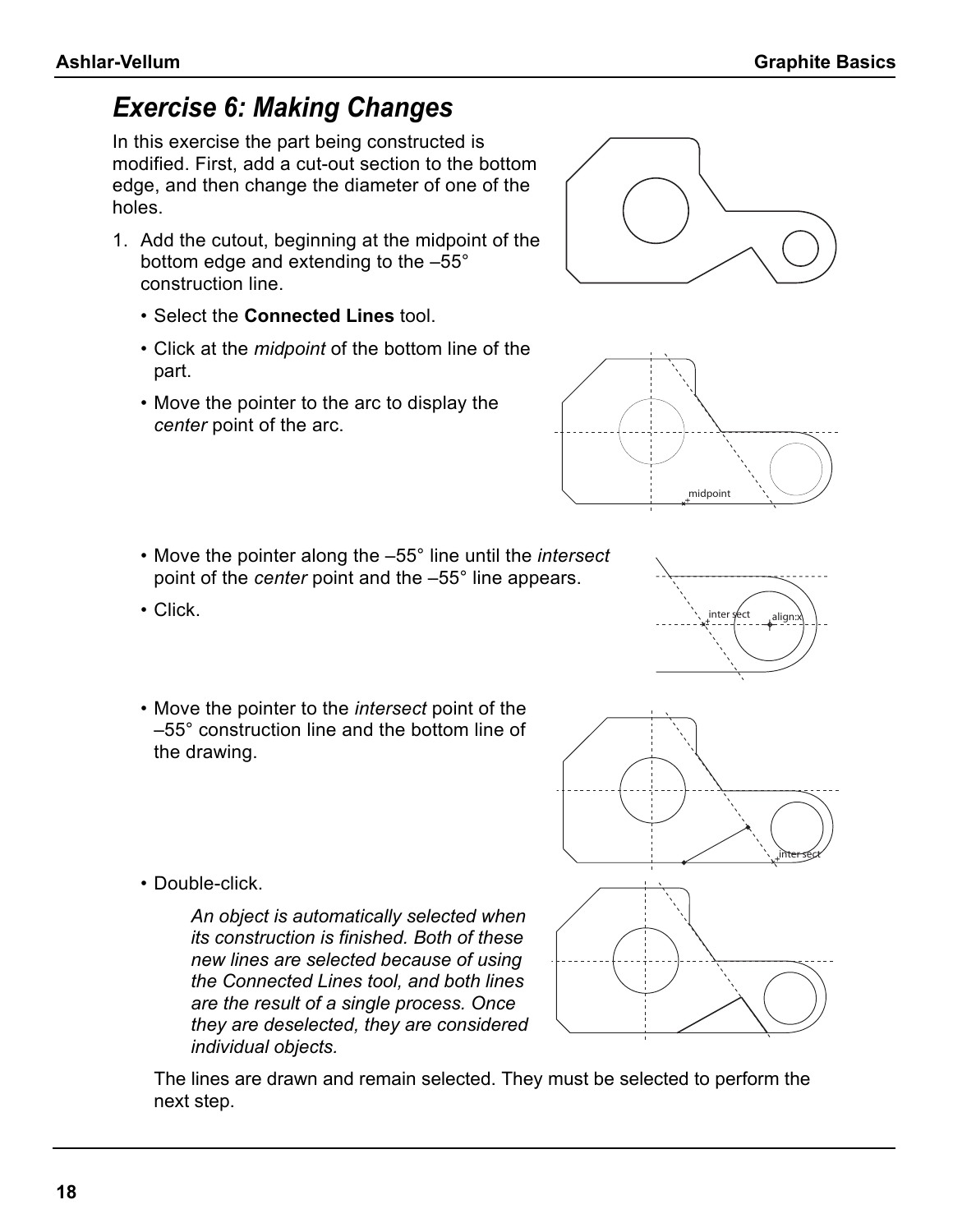2. Remove the unnecessary portion of the horizontal line.

• Select the **Simple Trim** tool.



The Message Line reads, *Simple Trim: Pick section to trim [Shift = Select boundary, Ctrl = Relimit* (Windows) or *Option = Relimit* (Macintosh)*]*.

• Position the Trim pointer dot over the line segment to be discarded.

*In order to use the Simple Trim tool, first select the lines that define the boundaries of the geometry to trim away, not the line to trim. In this case the lines are already selected.*



• Click.

The line segment trims.

- 3. Delete the construction lines since they are no longer needed.
	- Choose *Layout>Delete Constructions*.

The visible horizontal, vertical and –55° construction lines created in this tutorial are removed. The Drafting Assistant's dynamic, on-the-fly construction lines continue to display when the pointer of an appropriate tool is moved near geometry.

- 4. Change the diameter of the hole on the right to .75 inch.
	- Click the **Selection** tool. The Message Line reads, *Select: Select [Shift = Extend, Ctrl = Copy* (Windows) or *Option = Copy* (Macintosh)*]*.

*Press ESC twice at any time to change to the selection tool.* 



- Click the smaller circle.
- Choose *Edit>Edit Objects*.
- Click the word diameter in the Edit Objects dialog box.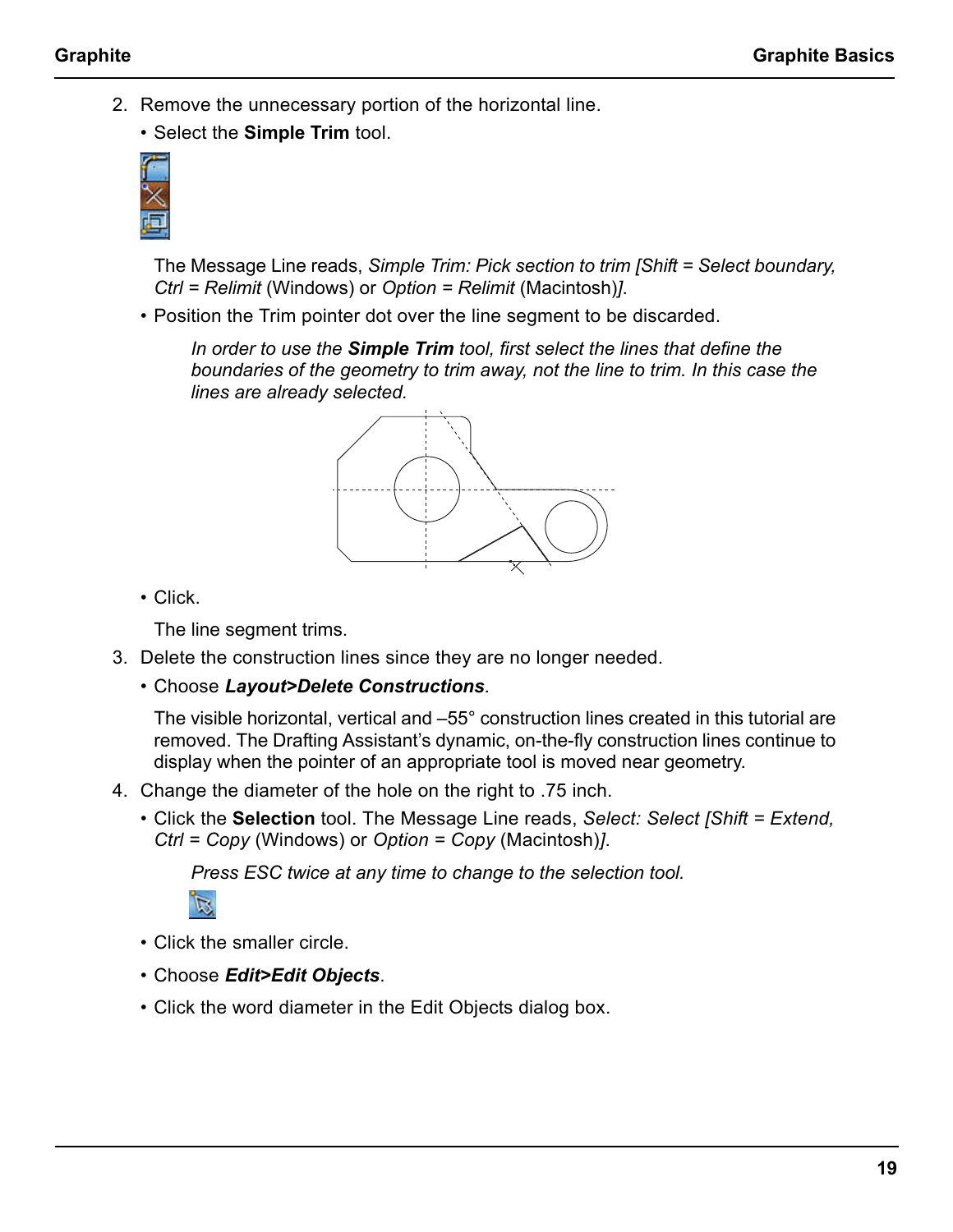• Type **.75** and press ENTER or RETURN.

*If only one change is made, press ENTER or RETURN; otherwise, make all the changes, then click the Apply button.*

The original circle is redrawn with a .75-inch diameter.

- Click the Close button on the Edit Objects dialog box.
- 5. Change the weight and color of the lines.
	- Double-click the **Selection** tool.

Everything in the drawing is selected.

• Choose *Pen>Weight*.

*The arrow beside the Weight command in the menu indicates a submenu.*

• Choose *0.016* for the pen weight.

All lines are changed to a medium pen weight.

- Choose *Pen>Color>Green*.
- Click in the drawing area where there is no geometry, deselecting the lines to see the new color.

*The selected lines don't change to green until they are deselected.*

The lines in the drawing are displayed in green.

6. Save the file.





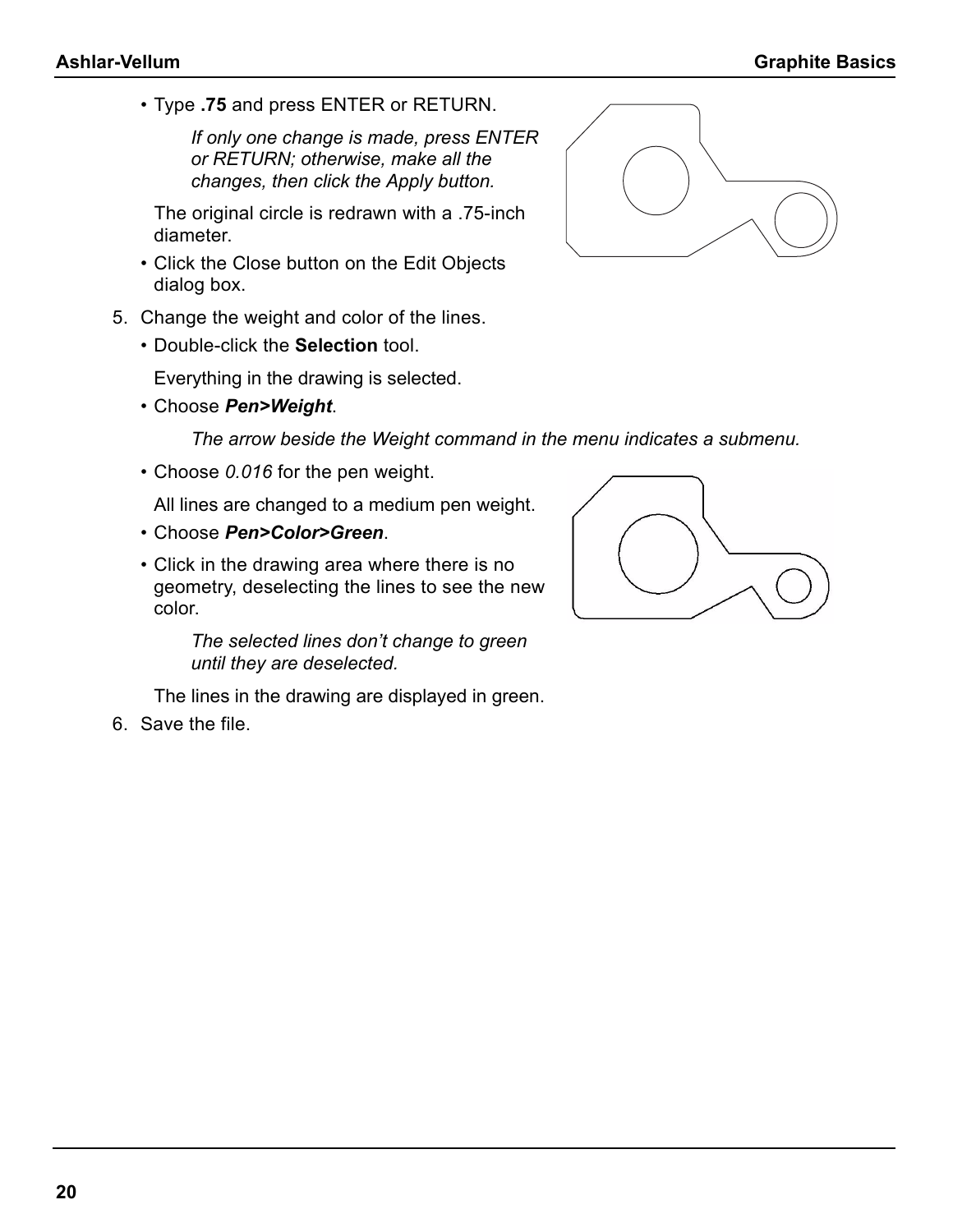- Trimming
- Deleting construction geometry
- Editing geometry with the Edit Objects command
- Selecting all objects
- Changing the pen weight
- Changing the pen color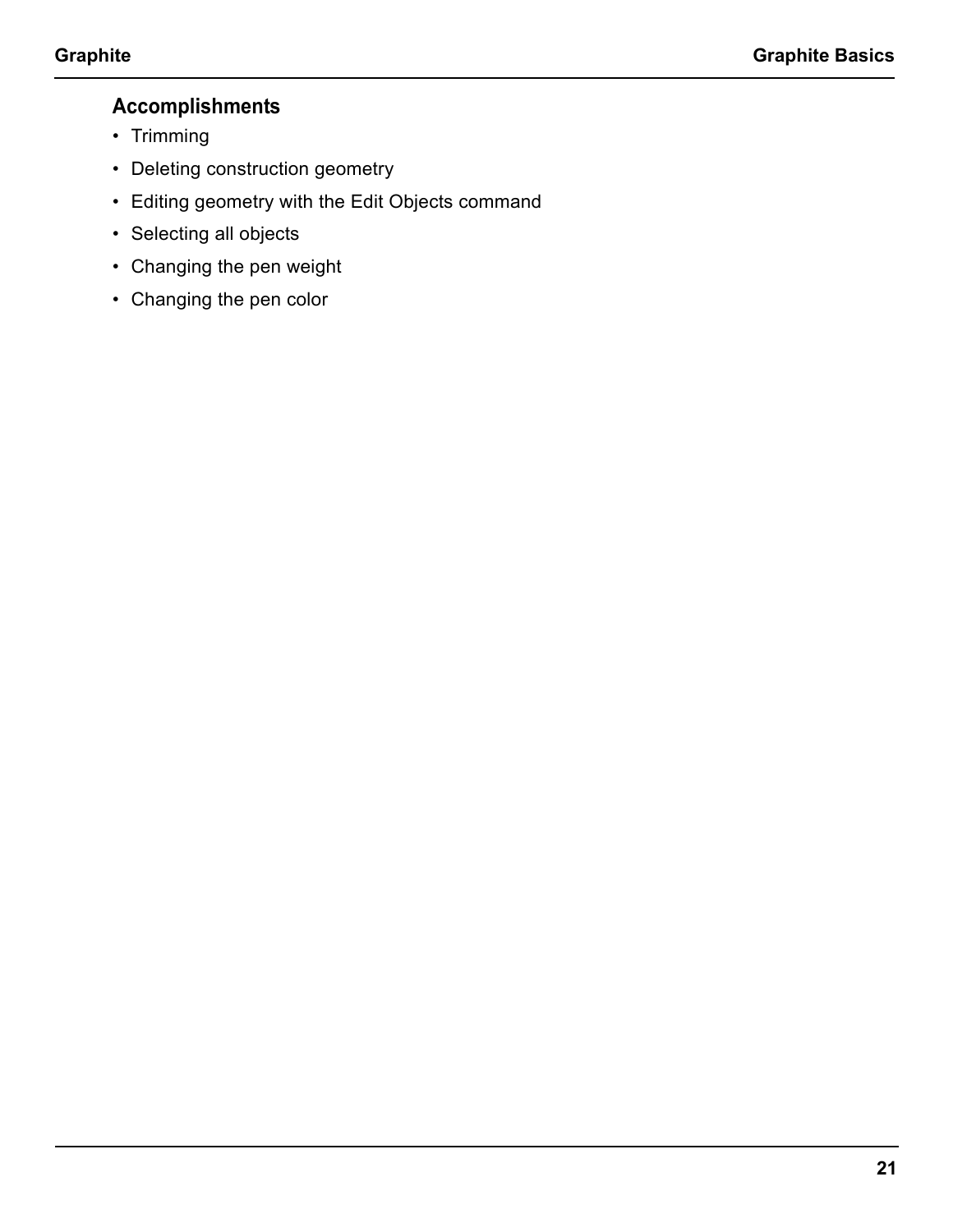# *Exercise 7: Dimensions*

In this exercise dimensions are added to the drawing.

1. Dimension the horizontal length of the 45° line.

> *Dimensions automatically go on the Dimension layer rather than on the work layer. This is a unique feature of dimensions and the Dimension layer. If the Dimension layer is removed, create*



*a new one to complete this exercise. If the Dimension layer is hidden, then the dimensions will be placed on the current work layer.*

*Since the layers are transparent, the geometry and dimensions are displayed on both layers at the same time.*

- Choose **Dimension** palette from the main tool palette.
- Select the **Horizontal Dimension** tool. The Message Line reads, *Horizontal: Pick first dimension point*.



 $\Box$ 



• Select the left end of the line to be dimensioned by clicking the lower endpoint of the 45° line.



The *hot spot* on the pointer moves to the right.

*Take a moment to examine the pointer that appears. The dot on one leg of the* 

*pointer marks the hot spot for the performed action.* 

*The location of the dot indicates which side of the object to select. The dot changes positions as the dimensioning tool is used. This type of pointer is a smart pointer because it gives important information in a multistep process. Many of Graphite's tools use the smart pointer.*

• Click the upper *endpoint* of the 45**°** line.

The dimension appears, but the text is in a location that may be changed.

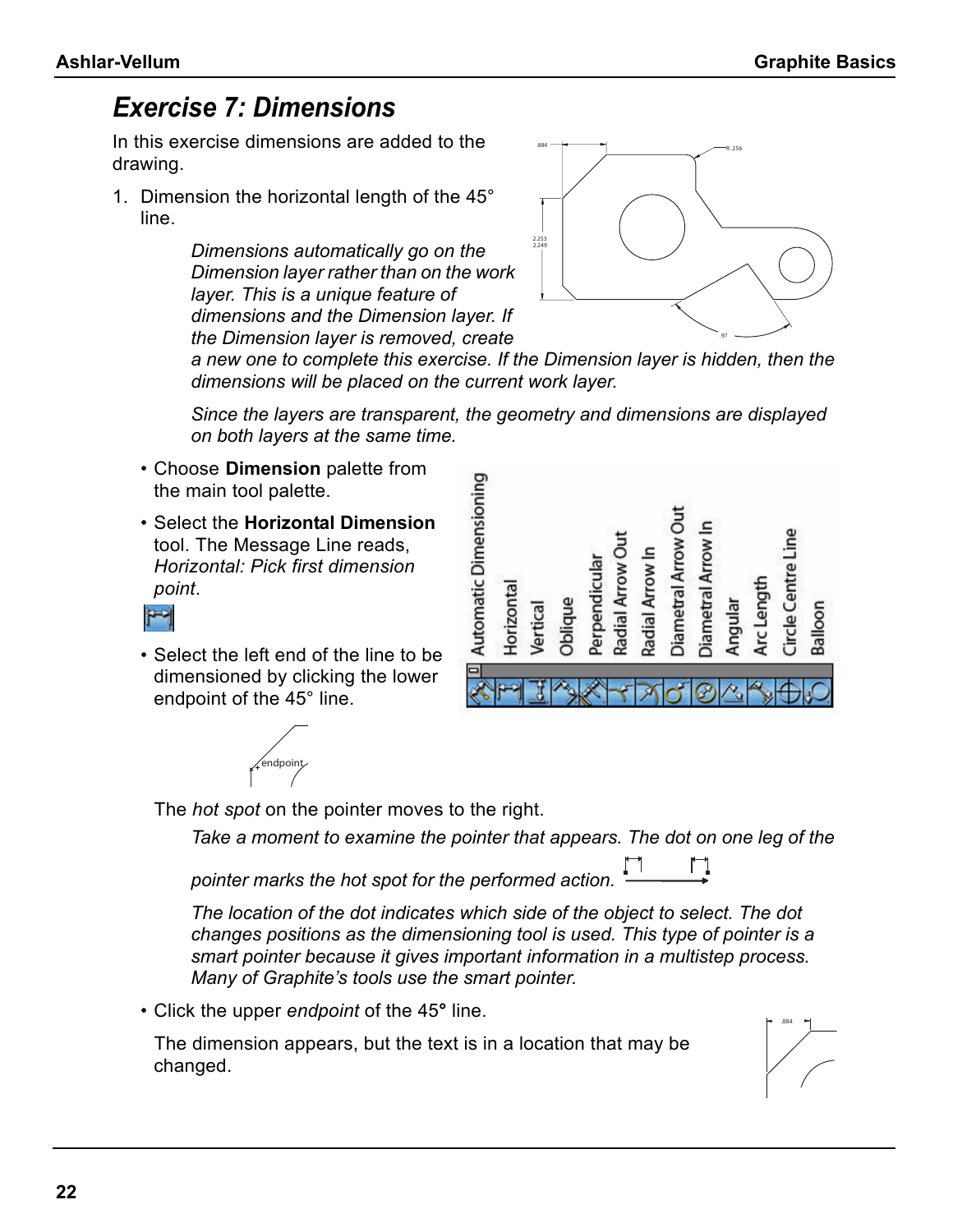2,800

• Move the pointer to the dimension text to display the 4-way Move symbol.

♣

• Drag the text to the left horizontally until it is about **.5** inch from the left leg of the dimension.

The dimension text is repositioned.

- 2. Dimension the vertical line on the left.
	- Select the **Vertical Dimension** tool. The Message Line reads, *Vertical: Pick first dimension point*.

ा

*The order of the selection determines the placement of the dimension text. Selecting in the order shown on the smart pointer, the text appears above horizontally dimensioned geometry or to the right of vertically dimensioned geometry. Selecting in the opposite order, the text appears below or to the left of the selected geometry.*

• Click the lowest point of the chamfered corner.

**endpoint**

• Click the upper *endpoint* of the vertical line.



The dimension appears. Add tolerances at this point.

• Choose *Dimension>Linear* and select *yyy/xxx (limits)*.

Text Upper .003 Lower -.001

A new group of Status Line data fields appears at the bottom of the screen.

- Click Upper in the Status Line. By clicking on the name, the data field automatically highlights, ready for new data to be entered.
- Type **.003** and press ENTER or RETURN.

The dimension now reflects a .003 upper tolerance and –.001 lower tolerance.

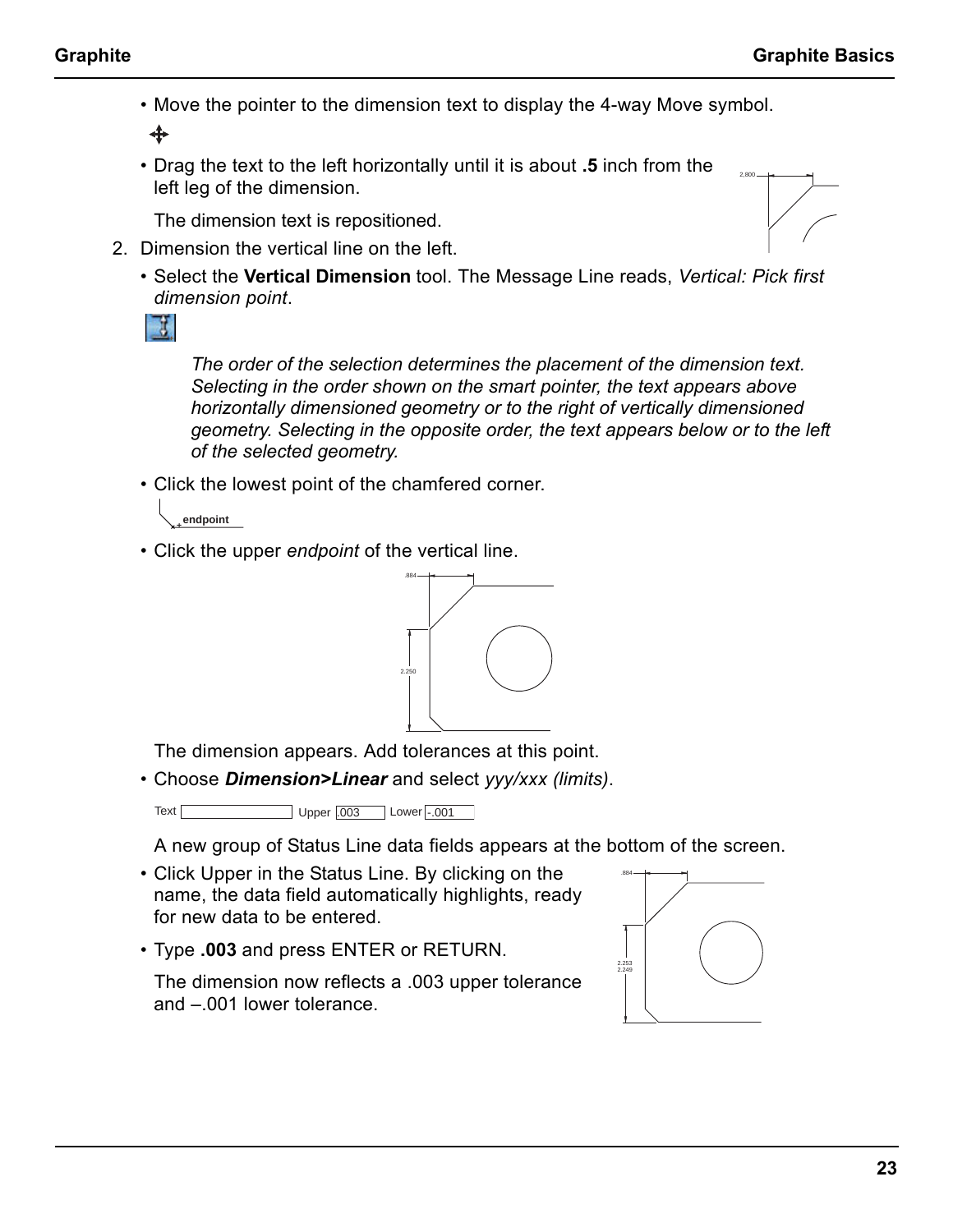- 3. Dimension the angle of the cutout.
	- Select the **Angular Dimension** tool. The Message Line reads, *Angular: Select Line*.
		- $\mathcal{P}_q$
	- Click the arms of the cutout, near the lower (outer) ends of the lines.



Click here, on the lines, not the endpoints

*The placement of the angular dimension is controlled by which side of the midpoint is selected on each of the lines. There are four possible combinations.*

The angle is measured from the endpoint nearest to the clicked location.

- 4. Add a radial dimension to the fillet.
	- Select the **Radial Arrow Out** Dimension tool. The Message Line reads, *Radial Arrow* 2253 *Out: Select arc/circle*.



- Choose *Dimension>Linear* and select *xxx* from the submenu to return to dimensions without tolerance.
- Click outside (but near) the filleted corner. Make sure the *on* notation appears on the arc.



*Radial dimensions are created with a single click of the mouse. The text appears on the side of the arc that is clicked.*

The radial dimension appears on the side of the arc where you clicked.

• Choose *Dimension>Hide Palette*.

The **Dimension** tool palette disappears.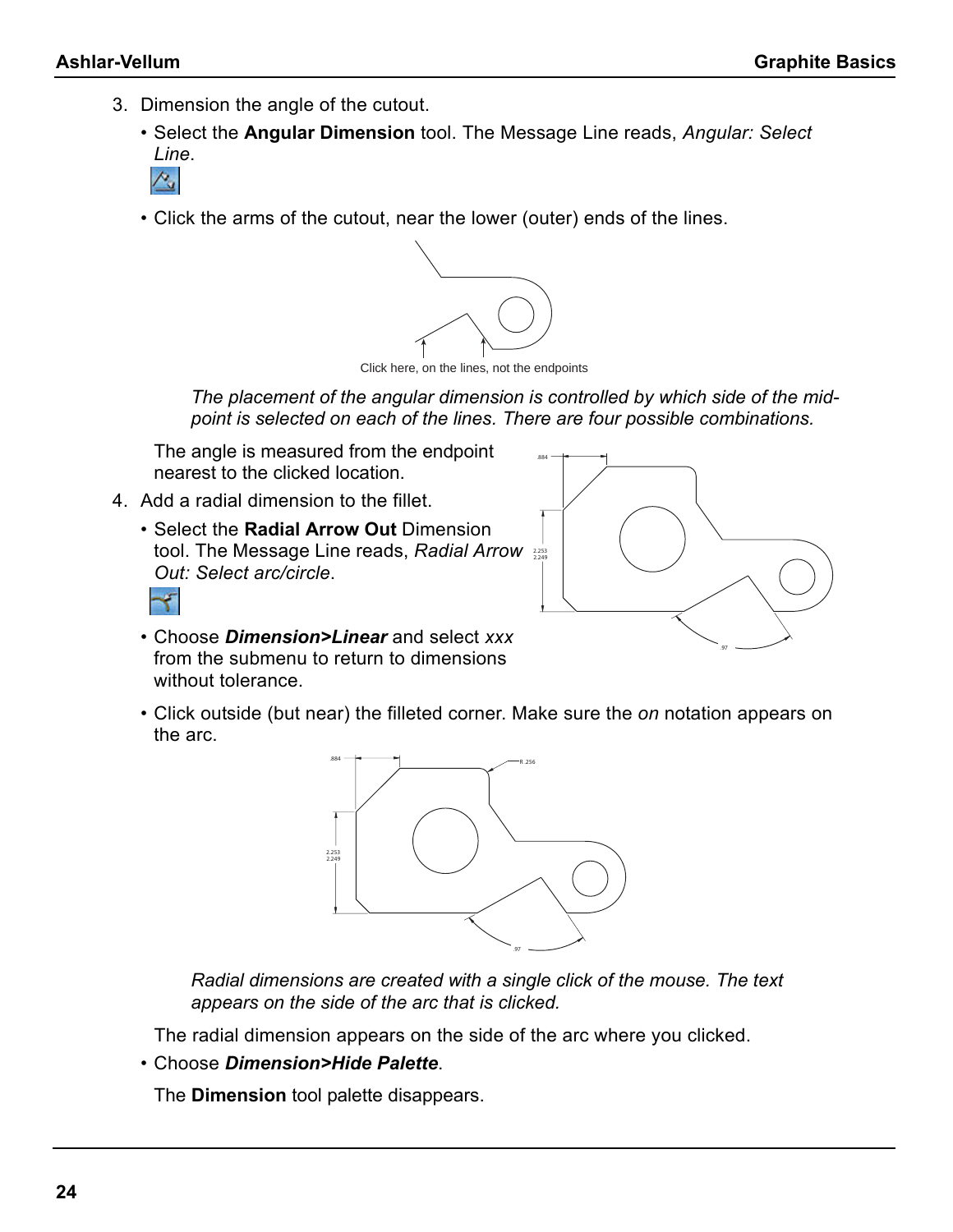- 5. Remove the angular dimension.
	- Click the **Selection** tool.
	- Click the text portion of the angular dimension.
	- Press the DELETE key. The angular dimension deletes.
- 6. Save this part with a different name (*part1a*), to be able to use it later for an advanced exercise.
	- Choose *File>Save As*.

The Save File dialog box appears with *part1*.vc6 listed in the Filename box.

- Click after the 1 of part1 in the data field.
- Type **a** and press ENTER or RETURN. The part saves with the new name, *part1a*.

- Adding dimensions
- Moving dimension text
- Adding tolerances
- Saving a version of a part with a different name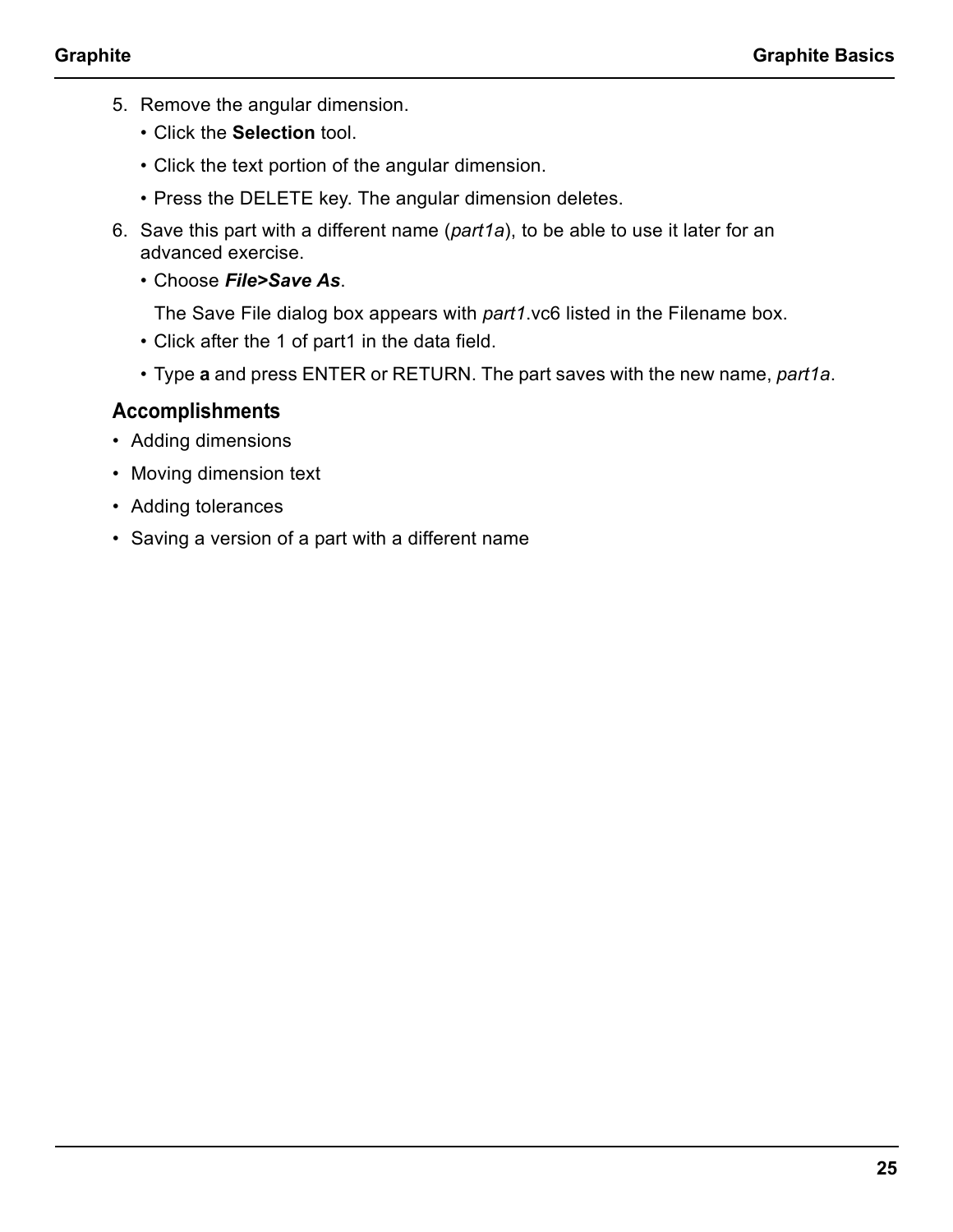# *Exercise 8: Crosshatching*

Crosshatching can be added with the part fully drawn and dimensioned.

- 1. Select the boundaries that define the area to be crosshatched.
	- Double-click the **Selection** tool.

All geometry is selected.

2. Crosshatch the part, indicating Steel.

#### Choose *Pen>Crosshatch*.

• Click on the radio button for ISO crosshatching.

*Graphite automatically excludes dimensions from the crosshatching process.*

- Select *Steel* from the list of patterns. The display box shows the crosshatching exactly as it appears in the part.
- Click Apply.

The part is crosshatched.

*Choose Pen>Hatch to apply the current crosshatch pattern to the selected area.*

- Close the dialog box.
- Click anywhere in the drawing area to deselect the part.



- Choose *File>Save As*. The filename listed is part1.vc6.
- Click after the *a* in the data field.
- Press the BACKSPACE (Windows) or DELETE (Macintosh) key once to remove the *a* and press ENTER or RETURN.

Since two documents can not be saved with the same name in the same directory, the dialogue box asks if you want to overwrite the existing file named *part1.vc6*.

• Click OK. The original version of *part1*.vc6 is replaced with this crosshatched version.

- Crosshatching a part
- Saving and replacing an existing version
- Renaming a file

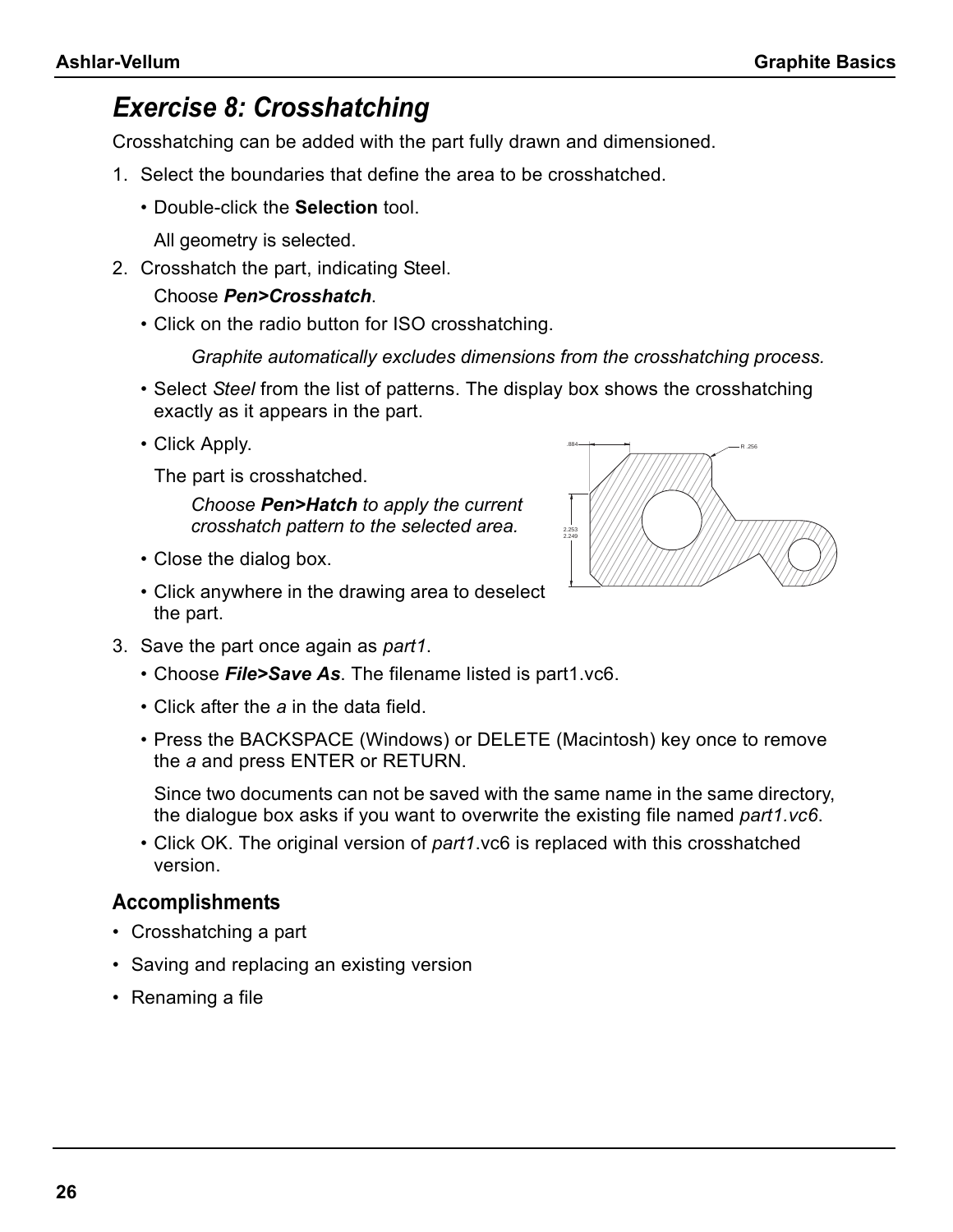# *Exercise 9: Stretching*

In this exercise you will change the basic outline of the part and see how the crosshatching automatically redraws to accommodate the change.

1. Drag a selection fence around the point where the left point of the cutout joins the horizontal line.



- Click the **Selection** tool.
- If any part of the drawing is selected, click anywhere in the drawing area to deselect the part.
- Position the pointer above and to the left of the point.
- Drag to a location below and to the right of the point.



*To drag, press and hold down the mouse button, drag the mouse to the desired location and release the button.*

The point is selected, as shown below. If the square selection point isn't visible, choose *Edit>Selectable Points* and select again.



- 2. Stretch the part so that the left side of the cutout is horizontal.
	- Move the pointer to the selected point until the pointer displays the 4-way Move symbol.
	- Drag the point upward to the top of the  $-55^{\circ}$  line, so that the vertical construction line appears. **Do not release the mouse button**.

*Moving the pointer over this endpoint activates it so that the Drafting Assistant's construction line passes through it.*

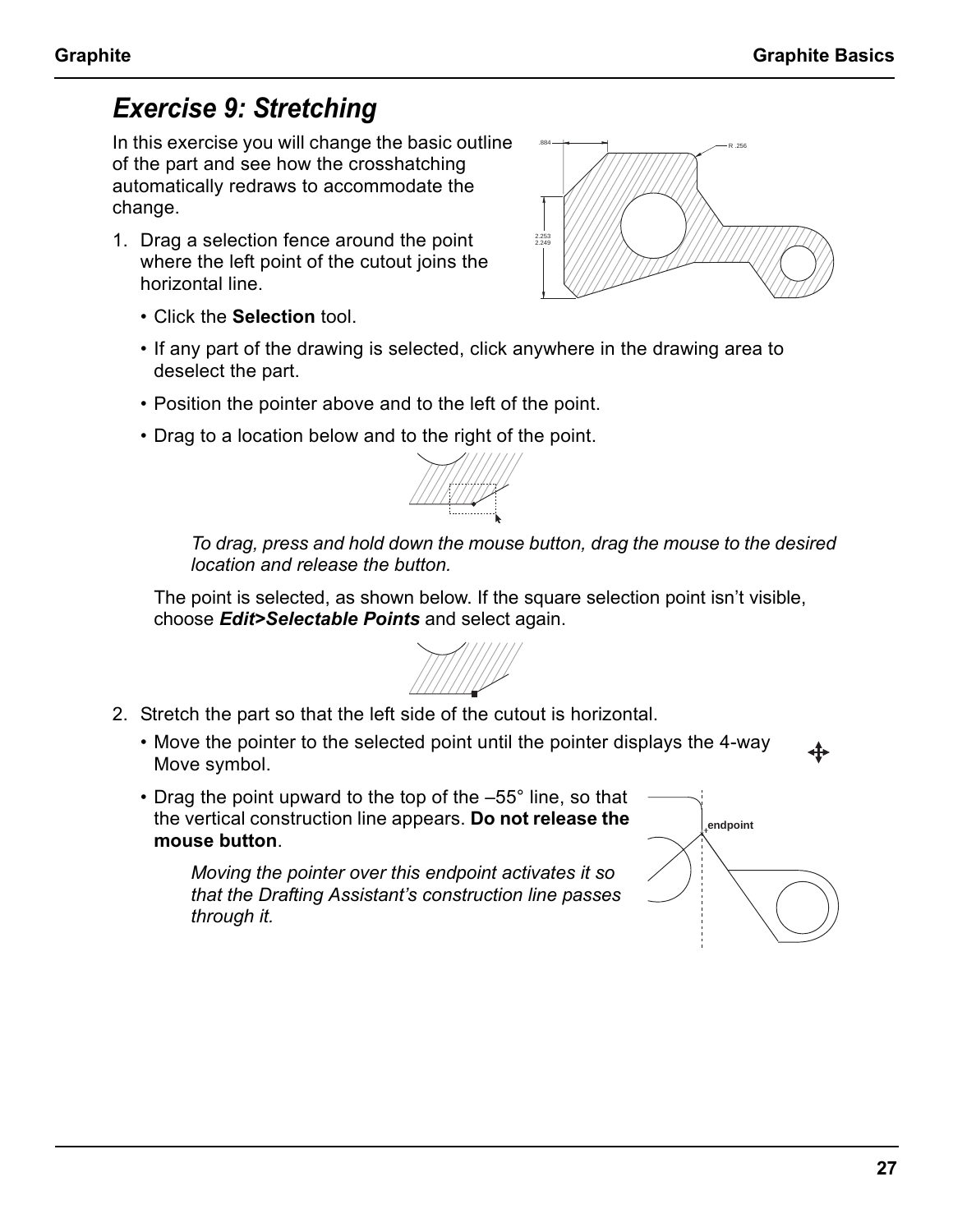• With the mouse button still pressed, drag downward to the *intersect* point of the Drafting Assistant's construction lines as shown below.



The part is redrawn and the crosshatching is updated, once the mouse button is released.



3. Save the work.

- Selecting a point
- Using a selection fence
- Activating a point
- Stretching a part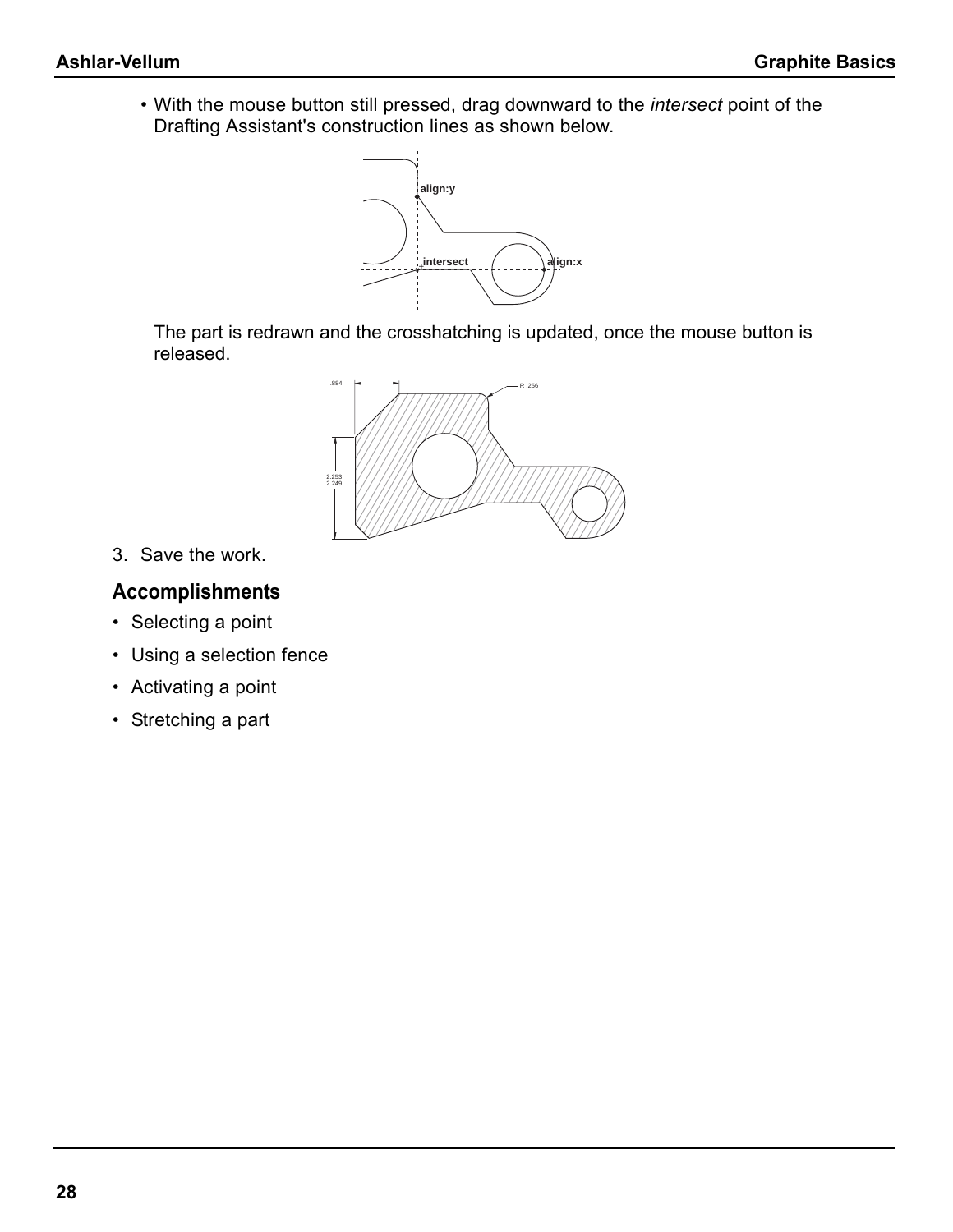# *Exercise 10: Rotating*

開路

Now that the part is complete, rotate it so that the left line of the newly created cutout is horizontal.

- 1. Specify the rotation.
	- If the part is not selected, double-click the **Selection** tool.
	- In the **Transformation** subpalette, select the **Rotate** tool.



The Message Line reads, *Rotate: Pick center of rotation [Shift = Select, Ctrl = Copy* (Windows) or *Option = Copy* (Macintosh)*]*.

• Specify the *pivot point* (the center of rotation) by clicking the lower *endpoint* of the left side of the cutout.



• Specify the *beginning reference point* (the point that is to move) by clicking at the control point moved in the last exercise.

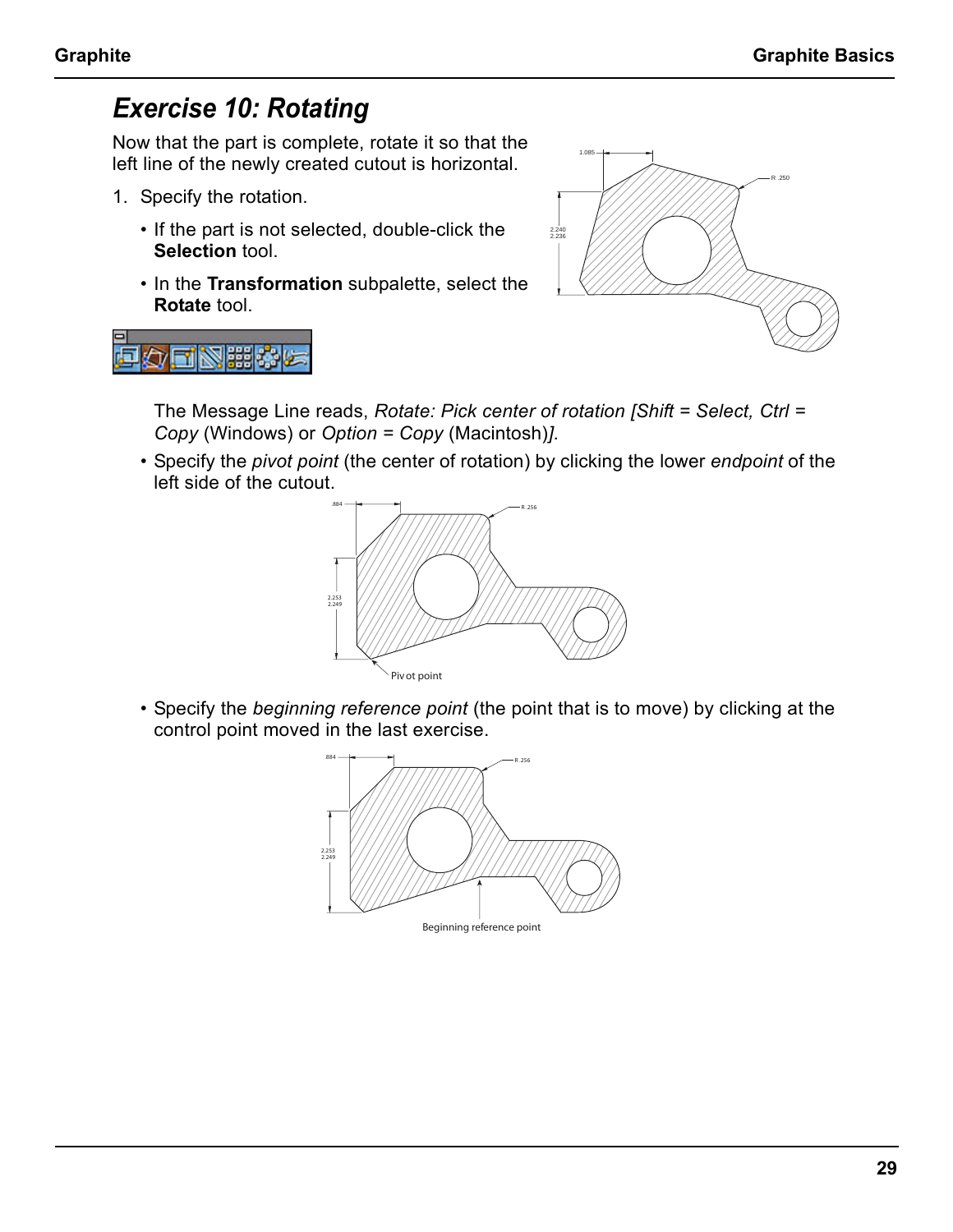• Specify the *ending reference point* by clicking on the horizontal construction line across the bottom of the part.



The part rotates.



*Notice that the dimensions changed to reflect the new orientation; this is an example of associativity. Graphite maintains an extensive database describing all geometry so that dimensions and locations can be updated quickly.*

- 2. Reduce the visual display of the part.
	- Select the **Zoom Out** tool to display the entire part on the screen.

 $\circledcirc$ 

*Zooming does not change the actual measurements of the part.*

The Message Line reads, *Zoom Out: Pick area to zoom [Ctrl = Zoom In* (Windows) or *Option = Zoom In* (Macintosh)*]*. The Scale data field in the Status Line displays the current scale.

• Click a location near the larger hole.

The magnification of the part decreases and the location you clicked is in the center of the screen.

3. Save the work.

- Rotating a part
- Observing associative dimensions
- Zooming out to a specific location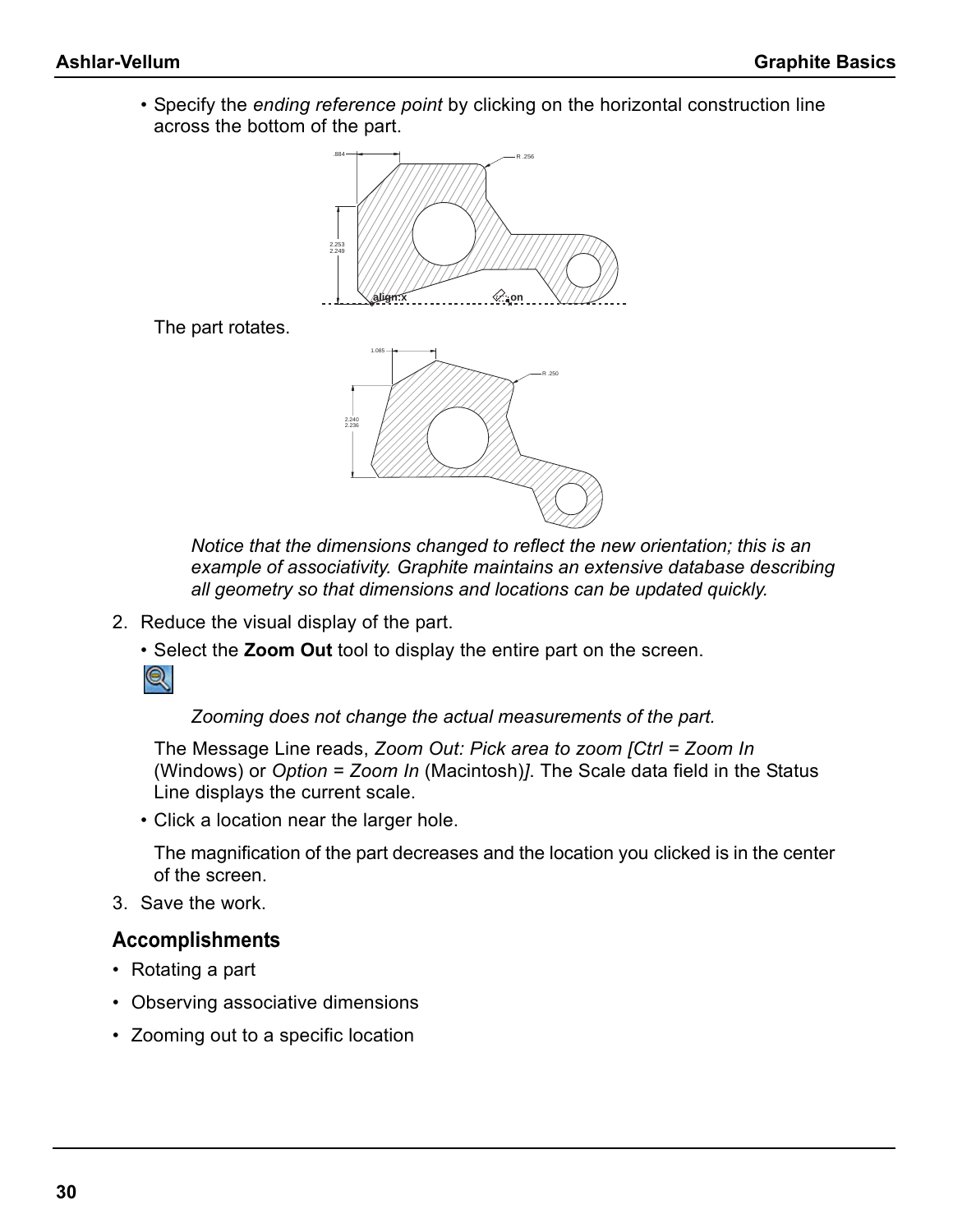# *Exercise 11: Printing the Drawing*

For the drawing to be useful, transfer it to paper. If the drawing extends past the boundaries of the paper being used, scale it before printing.

- 1. Specify the page orientation and paper size.
	- Choose *File>Print Setup* (Windows) or *File>Page Setup* (Mac).
	- If necessary, specify *Portrait* orientation.

| Urientation |             |  |  |  |  |  |
|-------------|-------------|--|--|--|--|--|
|             | ◉ Portrait  |  |  |  |  |  |
|             | ○ Landscape |  |  |  |  |  |
|             |             |  |  |  |  |  |

- For plotter, specify the appropriate paper size.
- Click OK.
- 2. Specify the exact area to be printed.
	- Select *Layout>Drawing Size*.
	- Click *Always Display Page Bounds* to display the gray box representing the maximum plotable area of the page.

*The page outline appears in the drawing area at all times if the Always Display Page Bounds option is on. When this option is off, the page outline appears only when the Drawing Size dialog box is open or when File>Preview Layout is selected.*

- Tech Note:
- The drawing may not look like the right graphic because a different printer, plotter, or paper size may have been specified.
- Click *Keep Text Size*.
- Click *Keep Dimension Text Size*.